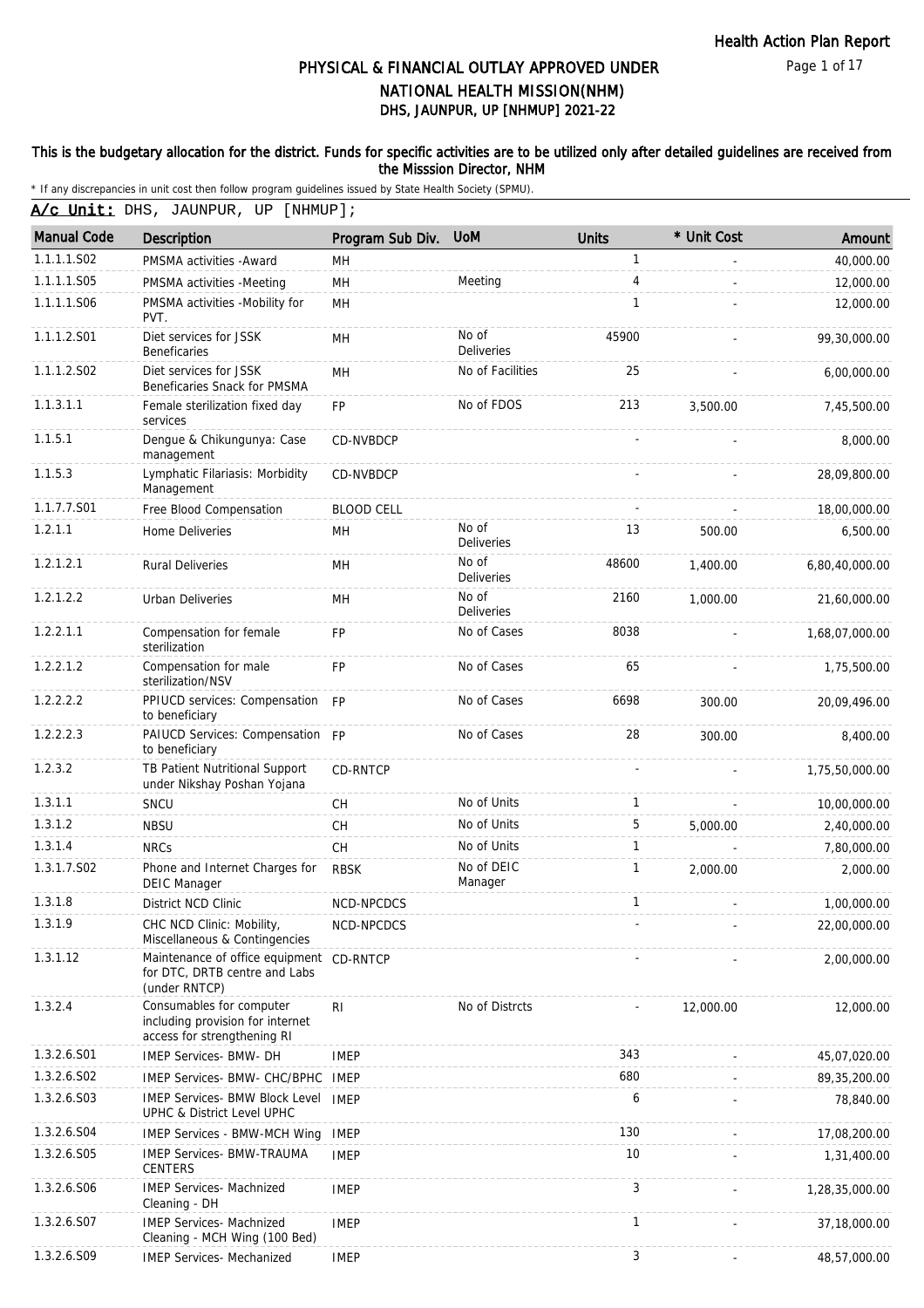#### This is the budgetary allocation for the district. Funds for specific activities are to be utilized only after detailed guidelines are received from the Misssion Director, NHM

| <b>Manual Code</b> | <b>Description</b>                                                                                                                                                                                           | Program Sub Div. | <b>UoM</b>           | <b>Units</b> | * Unit Cost | Amount         |
|--------------------|--------------------------------------------------------------------------------------------------------------------------------------------------------------------------------------------------------------|------------------|----------------------|--------------|-------------|----------------|
|                    | Laundry- District Level Hospital                                                                                                                                                                             |                  |                      |              |             |                |
| 1.3.2.6.S10        | IMEP Services- Cleaning -<br>CHC/BPHC                                                                                                                                                                        | <b>IMEP</b>      | per bed per<br>month | 680          | 548.35      | 44,74,536.00   |
| 1.3.2.6.S11        | IMEP Services-Cleaning - MCH<br>Wing                                                                                                                                                                         | <b>IMEP</b>      | per bed per<br>month | 30           | 548.35      | 1,97,406.00    |
| 1.3.2.6.S12        | IMEP Services-Cleaning -<br>TRAUMA CENTERS                                                                                                                                                                   | <b>IMEP</b>      | per bed per<br>month | 10           | 548.35      | 65,802.00      |
| 1.3.2.6.S17        | <b>IMEP Services- Mechanized</b><br>Laundry- MCH Wing (100 Bed)                                                                                                                                              | <b>IMEP</b>      |                      | 1            |             | 13,45,000.00   |
| 2.2.1              | POL for Family Planning/ Others                                                                                                                                                                              | FP               | No of FDOS           | 213          | 1,000.00    | 2,13,000.00    |
| 2.2.2              | Mobility & Communication<br>support for AH counsellors &<br><b>RKSK Coordinators</b>                                                                                                                         | <b>RKSK</b>      |                      | 2            |             | 21,600.00      |
| 2.2.3              | Mobility support for RBSK Mobile RBSK<br>health team                                                                                                                                                         |                  | No of Vehicle        | 42           | 33,000.00   | 1,66,32,000.00 |
| 2.2.4              | Support for RBSK: CUG<br>connection per team and rental                                                                                                                                                      | <b>RBSK</b>      | No of Team           | 42           | 200.00      | 1,00,800.00    |
| 2.2.10             | Kala-azar Case search/ Camp<br>Approach:<br>Mobility/POL/supervision                                                                                                                                         | CD-NVBDCP        |                      |              |             | 80,000.00      |
| 2.2.11             | Any Other                                                                                                                                                                                                    |                  |                      |              |             | 4,35,000.00    |
| 2.3.1.1.2          | Monthly Village Health and<br><b>Nutrition Days</b>                                                                                                                                                          | R <sub>l</sub>   | No of Session        | 5789         | 100.00      | 5,78,900.00    |
| 2.3.1.9            | Focus on slum & underserved<br>areas in urban areas/alternative<br>vaccinator for slums                                                                                                                      | RI               | No of<br>Vaccinators | 108          | 2,100.00    | 2,26,800.00    |
| 2.3.1.10           | Mobility support for mobile<br>health team/ TA/DA to<br>vaccinators                                                                                                                                          | RI.              | No of Vehicle        | 3            | 3,96,000.00 | 11,88,000.00   |
| 2.3.1.11           | Outreach for demand<br>generation, testing and<br>treatment of Viral Hepatitis<br>through Mobile Medical<br>Units/NGOs/CBOs/etc                                                                              | CD-NVHCP         |                      |              |             | 20,000.00      |
| 2.3.2.3            | DMHP: Targeted interventions at NCD-NMHP<br>community level Activities &<br>interventions targeted at<br>schools, colleges, workplaces,<br>out of school adolescents, urban<br>slums and suicide prevention. |                  |                      | $\mathbf{1}$ |             | 6,00,000.00    |
| 2.3.3.2            | Screening and free spectacles to<br>school children                                                                                                                                                          | NCD-NPCB         | No of Cases          |              |             | 15,69,750.00   |
| 2.3.3.3            | Screening and free spectacles<br>for near work to Old Person                                                                                                                                                 | NCD-NPCB         | No of Cases          |              |             | 7,84,875.00    |
| 2.3.3.4.1          | Coverage of Public School and<br>Private school                                                                                                                                                              | NCD-NTCP         |                      | $\mathbf{1}$ |             | 4,99,660.00    |
| 2.3.3.4.5          | Sensitization campaign for<br>college students                                                                                                                                                               | NCD-NTCP         |                      | $\mathbf{1}$ |             | 2,00,000.00    |
| 3.1.1.3.2.S01      | ASHA/AWW/Volunteer Incentive<br>for detection of leprosy                                                                                                                                                     | CD-NLEP          |                      |              |             | 46,000.00      |
| 3.1.1.3.2.S02      | ASHA Incentive for PB<br>(Treatment completion)                                                                                                                                                              | CD-NLEP          |                      |              |             | 40,800.00      |
| 3.1.1.3.2.S03      | ASHA Incentive for MB<br>(Treatment completion)                                                                                                                                                              | CD-NLEP          |                      |              |             | 44,160.00      |
| 3.1.1.3.3          | Any Other ASHS Incentives<br>(ASHA Involvement under NLEP<br>- Sensitisation)                                                                                                                                | CD-NLEP          |                      |              |             | 75,900.00      |
| 3.1.1.3.A.S07      | ASHA incentive for supporting<br>IRS / sensitizing community to<br>accept IRS and Referral /<br>Ensuring treatment for Kala-azar<br>cases                                                                    | CD-NVBDCP        |                      |              |             | 200.00         |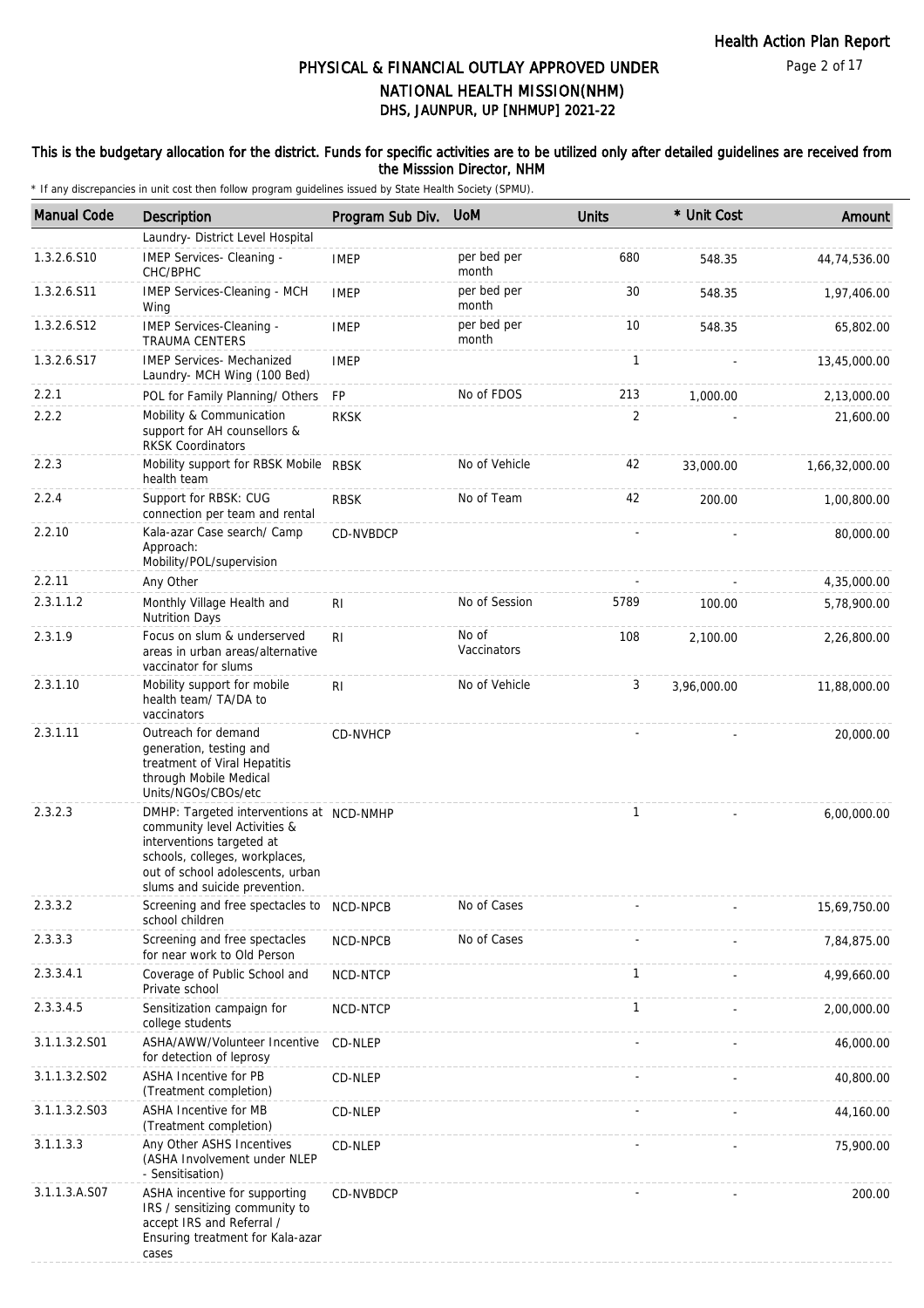#### This is the budgetary allocation for the district. Funds for specific activities are to be utilized only after detailed guidelines are received from the Misssion Director, NHM

| <b>Manual Code</b> | Description                                                                                                          | Program Sub Div. | <b>UoM</b>                               | <b>Units</b> | * Unit Cost | Amount            |
|--------------------|----------------------------------------------------------------------------------------------------------------------|------------------|------------------------------------------|--------------|-------------|-------------------|
| 3.1.1.3.A.S01      | ASHA Incentive/ Honorarium for<br>Malaria and LLIN Distribution                                                      | CD-NVBDCP        |                                          |              |             | 2,25,000.00       |
| 3.1.1.3.A.S02      | ASHA Incentive for Dengue and<br>Chikungunya                                                                         | CD-NVBDCP        |                                          |              |             | 41,45,000.00      |
| 3.1.1.3.A.S05      | Honorarium for Drug Distribution CD-NVBDCP<br>including ASHAs and supervisors<br>involved in MDA                     |                  |                                          |              |             | 1, 15, 25, 490.00 |
| 3.1.1.2            | ASHA Incentive under NIDDCP                                                                                          | NCD -NIDDCP      | No of ASHA                               |              |             | 3,10,875.00       |
| 3.1.1.4.A.1.S01    | ASHA Incentive Filling of CBAC<br>forms and familly folder of<br>patients with confirm NCD cases                     | CP               | No. of<br><b>Beneficiaries</b>           |              | 10.00       | 62,17,480.00      |
| 3.1.1.1.4.S09.A    | ASHA incentive for HRP<br>identification and follow up                                                               | <b>MH</b>        | No of HRP                                | 1500         | 300.00      | 4,50,000.00       |
| 3.1.1.1.1.S01      | JSY Incentive to ASHA                                                                                                | MН               | No of<br>Deliveries                      | 38700        |             | 2,32,20,000.00    |
| 3.1.1.1.1.S03      | National Iron Plus Incentive for<br>mobilizing children and/or<br>ensuring compliance and<br>reporting (6-59 months) | <b>CH</b>        | No of ASHA                               | 3787         | 50.00       | 11,36,100.00      |
| 3.1.1.1.2.S01      | ASHA incentive under MAA<br>programme @ Rs 100 per ASHA<br>for quarterly mother's meeting                            | <b>CH</b>        | No of ASHA                               | 3787         | 100.00      | 15,14,800.00      |
| 3.1.1.1.2.S02      | Incentive for Home Based<br>Newborn Care programme                                                                   | <b>CH</b>        | No. of Child                             | 82223        | 250.00      | 2,05,55,750.00    |
| 3.1.1.1.2.S04      | Incentive for referral of SAM<br>cases to NRC and for follow up<br>of discharge SAM children from<br><b>NRCs</b>     | <b>CH</b>        | No.of SAM<br>Child referal &<br>followup | 1            | 150.00      | 28,800.00         |
| 3.1.1.1.2.S05      | Incentive for National<br>Deworming Day for mobilising<br>out of school children                                     | <b>RKSK</b>      | ASHA                                     | 4358         | 100.00      | 4,35,800.00       |
| 3.1.1.1.2.S06      | Incentive for IDCF for<br>prophylactic distribution of ORS<br>to family with under-five<br>children.                 | CH               | No of ASHA                               | 3787         | 100.00      | 3,78,700.00       |
| 3.1.1.1.2.S07      | Incentive to ASHA for Quaterly<br>Visit Under HBYC                                                                   | CH               | No of Children                           | 22132        | 50.00       | 55,33,000.00      |
| 3.1.1.1.3.S01      | <b>ASHA Incentive under</b><br>Immunzation                                                                           | RI               | No of Children                           | 106783       | 225.00      | 2,40,26,220.00    |
| 3.1.1.1.4.S09.B    | Reimbursement of travel<br>expenses for accompanying a<br>women to facility for medical<br>abortion                  | FP               | No of Cases                              | 60           | 225.00      | 13,500.00         |
| 3.1.1.1.4.S09.C    | Reimbursement of travel<br>expenses for accompanying a<br>women to facility for surgical<br>abortion (MVA/EVA)       | <b>FP</b>        | No of Cases                              | 60           | 150.00      | 9,000.00          |
| 3.1.1.1.4.S02      | ASHA Incentives under Nayi Pehl FP<br>Kit                                                                            |                  | No of Kits                               | 15148        | 100.00      | 15,14,800.00      |
| 3.1.1.1.4.S04      | ASHA PPIUCD incentive for<br>accompanying the client for<br>PPIUCD insertion                                         | <b>FP</b>        | No of Cases                              | 8132         | 150.00      | 12, 19, 746.00    |
| 3.1.1.1.4.S05      | ASHA PAIUCD incentive for<br>accompanying the client for<br>PAIUCD insertion                                         | <b>FP</b>        | No. of cases                             | 28           | 150.00      | 4,200.00          |
| 3.1.1.1.4.S06.A    | ASHA incentive under ESB<br>scheme for promoting spacing of<br>births between 02 children                            | <b>FP</b>        | No. of cases                             | 4016         | 500.00      | 20,08,000.00      |
| 3.1.1.1.4.S06.B    | ASHA incentive under ESB<br>scheme for promoting spacing of<br>02 years after marriage                               | <b>FP</b>        | No. of cases                             | 3278         |             | 16,39,000.00      |
| 3.1.1.1.4.S07      | ASHA incentive under ESB<br>scheme for promoting Adoption<br>of Limiting Method upto Two                             | FP               | No of Cases                              | 1289         | 1,000.00    | 12,89,000.00      |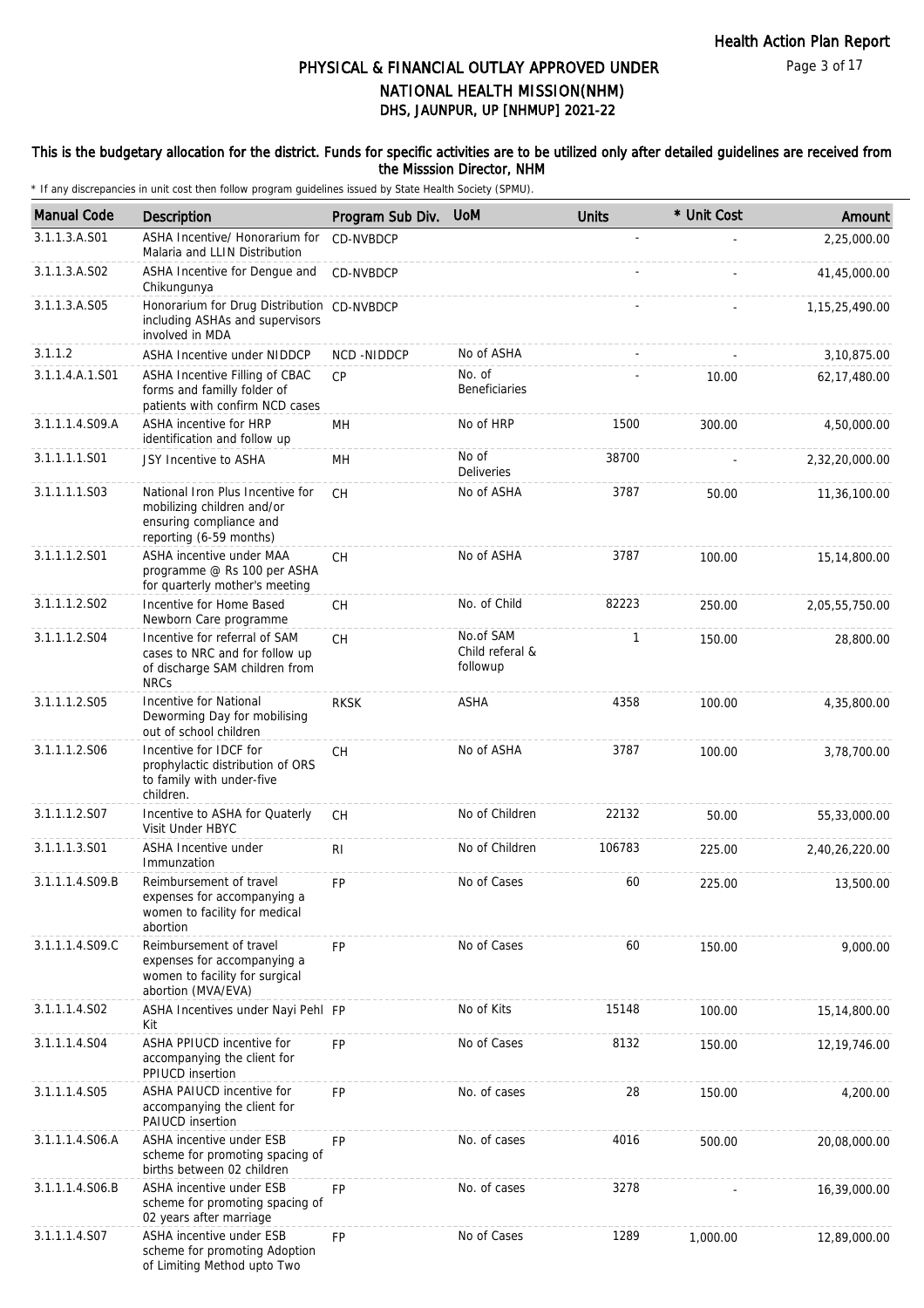#### This is the budgetary allocation for the district. Funds for specific activities are to be utilized only after detailed guidelines are received from the Misssion Director, NHM

| <b>Manual Code</b> | <b>Description</b>                                                                                                                | Program Sub Div. | <b>UoM</b>                             | <b>Units</b> | * Unit Cost | Amount          |
|--------------------|-----------------------------------------------------------------------------------------------------------------------------------|------------------|----------------------------------------|--------------|-------------|-----------------|
|                    | Children                                                                                                                          |                  |                                        |              |             |                 |
| 3.1.1.5            | ASHA incentives for routine<br>activities                                                                                         | CP               | No. of Rural &<br>Rurban ASHA          |              | 2,000.00    | 10,08,60,000.00 |
| 3.1.1.6.S01        | Incentive to ASHA Facilitator for<br>CBAC, HRP and SAM Tracking                                                                   | CP               | No of AF                               |              | 1,700.00    | 42,43,200.00    |
| 3.1.1.6.S02        | Incentive to ASHA for Health<br>Promotion Day                                                                                     | <b>CP</b>        | No. of Rural &<br>Rurban ASHA          |              | 200.00      | 1,00,86,000.00  |
| 3.1.1.6.S03        | Incentive to ASHA under PMMVY CP                                                                                                  |                  | No. of<br><b>Beneficiaries</b>         |              | 100.00      | 29,70,800.00    |
| 3.1.1.6.S04        | ASHA Beema- Pradhan Mantri<br>Jeevan Jyoti & Suraksh Bima<br>Yojna                                                                | CP               |                                        |              |             | 12,50,292.00    |
| 3.1.3.1.1.S01      | Asha/ Asha Sangni Uniform                                                                                                         | <b>CP</b>        | No. of<br>Rural, Rurban<br>ASHA & AF   |              | 600.00      | 26,71,200.00    |
| 3.1.3.1.1.S02      | Asha/ Asha Sangni Umbrella                                                                                                        | CP               | No. of<br>Rural, Rurban<br>ASHA & AF   |              | 200.00      | 8,90,400.00     |
| 3.1.3.1.3          | Awards to ASHA's/Link workers                                                                                                     | CP               | No. of<br>Rural, Urban<br>,Rurban ASHA |              | 300.00      | 12,65,600.00    |
| 3.1.3.1.6          | Supervision costs by ASHA<br>facilitators (Shangni) (12<br>months)                                                                | <b>CP</b>        | No of AF                               |              | 7,200.00    | 1,79,71,200.00  |
| 3.1.1.1.3.S02.A    | Mobilization of children through<br>ASHA or other mobilizers                                                                      | R <sub>l</sub>   | No of Session                          | 41804        | 150.00      | 62,70,600.00    |
| 3.1.3.5.S01        | Incentive for other link workers<br>for Prepration of Due List of<br>Childrens to be immunized                                    | R <sub>l</sub>   | No of Session                          | 5784         | 100.00      | 5,78,400.00     |
| 3.1.2.10.S03       | Incentive to ASHA Cluster<br>Meeting                                                                                              | <b>CP</b>        |                                        |              |             | 33,39,050.00    |
| 3.2.3.1.1          | <b>Treatment Supporter</b><br>Honorarium (Rs 1000)                                                                                | CD-RNTCP         |                                        |              |             | 36,00,000.00    |
| 3.2.3.1.2          | <b>Treatment Supporter</b><br>Honorarium (Rs 5000)                                                                                | CD-RNTCP         |                                        |              |             | 7,69,500.00     |
| 3.2.3.1.3          | Incentive for informant (Rs 500)                                                                                                  | CD-RNTCP         |                                        |              |             | 4,18,500.00     |
| 3.2.3.1.4.S01      | <b>State/District TB Forums</b>                                                                                                   | CD-RNTCP         |                                        |              |             | 5,000.00        |
| 3.2.3.1.4.S02      | Community Engagement<br>activities /Incentive for<br>community<br>volunteers/supervisors /LT etc<br>undertaking ACF               | CD-RNTCP         |                                        |              |             | 35,60,000.00    |
| 3.2.2.1.2.S09      | Kala-azar: Operational cost for<br>spray including spray wages                                                                    | CD-NVBDCP        |                                        |              |             | 4,088.00        |
| 3.2.2.1.2.S10      | Kala-azar: Training for spraying                                                                                                  | CD-NVBDCP        |                                        |              |             | 5,000.00        |
| 3.3.2              | Orientation Workshops,<br>Trainings and capacity building<br>of PRI for RKS at District Health<br>Societies, CHC and PHC          | <b>CP</b>        |                                        |              |             | 9,21,400.00     |
| 3.3.3.2            | Training of PRI's<br>representatives/ Police<br>personnel/ Teachers/ Transport<br>personnel/ NGO personnel/<br>other stakeholders | NCD-NTCP         |                                        | $\mathbf{1}$ |             | 30,000.00       |
| 3.3.3.3            | Training of PRI under National<br>Program for Climate Change and<br>Human Health (NPCCHH)                                         | NCD-NPCCHH       |                                        | 1            |             | 70,000.00       |
| 3.3.4.S01          | <b>AAA Platform</b>                                                                                                               | CP               | No. of Rural &<br>Rurban ASHA          |              | 75.00       | 71,34,750.00    |
| 4.1.1              | <b>District Hospitals</b>                                                                                                         | <b>CP</b>        | No. of DH                              | 2            | 5,00,000.00 | 10,00,000.00    |
| 4.1.3              | <b>Community Health Centers</b>                                                                                                   | CP               | No of CHC                              | 22           | 2,50,000.00 | 55,00,000.00    |
| 4.1.4              | Primary Health Centers                                                                                                            | CP               | No of PHC                              | 81           | 87,500.00   | 70,87,500.00    |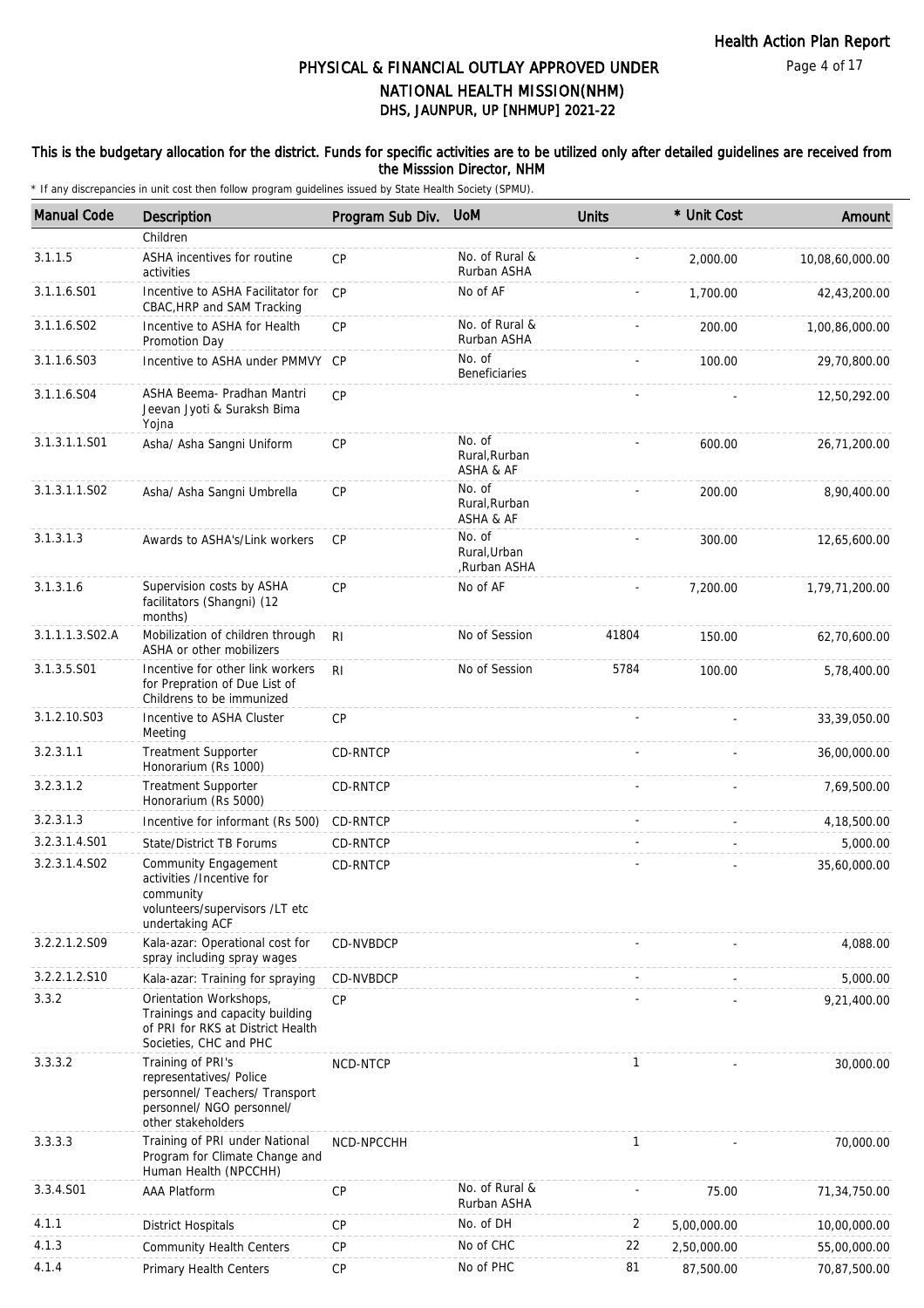#### This is the budgetary allocation for the district. Funds for specific activities are to be utilized only after detailed guidelines are received from the Misssion Director, NHM

| <b>Manual Code</b> | <b>Description</b>                                                      | Program Sub Div.  | <b>UoM</b>                               | <b>Units</b>   | * Unit Cost    | Amount         |
|--------------------|-------------------------------------------------------------------------|-------------------|------------------------------------------|----------------|----------------|----------------|
| 4.1.5              | Sub Centers                                                             | <b>CP</b>         | No. of Sub                               |                | 10,000.00      | 47,20,000.00   |
| 4.1.6              | Village Health Sanitation &                                             | CP                | Centre<br>No. of VHSNC                   |                | 10,000.00      | 2,23,40,000.00 |
|                    | <b>Nutrition Committee</b>                                              |                   |                                          |                |                |                |
| 4.1.7.S01          | H&WC Additional Untied Grant-<br>SC                                     | CP                | No. of HWC-<br><b>SC</b>                 |                | 30,000.00      | 89,20,000.00   |
| 4.1.7.S02          | H&WC Additional Untied Grant-<br>PHC                                    | <b>CP</b>         | No. of HWC-<br>PHC                       |                | 50,000.00      | 34,00,000.00   |
| 5.1.1.2.8          | Infrastructure strengthening of<br>SC to H&WC                           | <b>CP</b>         | No. of HWC-<br>SC                        |                | 7,00,000.00    | 77,00,000.00   |
| 5.1.1.2.9          | Infrastructure strengthening of<br>PHC to H&WC                          | CP                | No. of HWC-<br>PHC                       |                | 2,74,000.00    | 52,06,000.00   |
| 5.1.2              | Sub Centre Rent and<br>Contingencies                                    | CP                |                                          |                |                | 87,30,000.00   |
| 5.3.3              | Blood bank/ Blood storage/ Day<br>care centre for<br>hemoglobinopathies | <b>BLOOD CELL</b> | Lumpsump                                 |                |                | 2,00,000.00    |
| 5.3.9              | Safety Pits                                                             | R <sub>l</sub>    | No of piece                              | 2              | 6,000.00       | 12,000.00      |
| 5.3.14             | Civil Works under RNTCP                                                 | CD-RNTCP          |                                          | $\sim$         |                | 2,00,000.00    |
| 6.1.1.1.2.S02      | FRU Strengthening                                                       | MН                | List of<br><b>Different</b><br>Equipment |                |                | 10,41,198.00   |
| 6.1.1.1.5          | Any other Equipment<br>(Instrument and Equipment for<br>HWC)            | MH                | List of<br><b>Different</b><br>Equipment | $\overline{4}$ |                | 8,00,000.00    |
| 6.1.1.2.4.S05      | Procurement of Phototherepy for CH<br><b>NBSU</b>                       |                   | No of Units                              | $\overline{2}$ | 65,000.00      | 1,30,000.00    |
| 6.1.1.2.4.S06      | Procurement of Radiant Warmer CH<br>for NBSU                            |                   | No of Units                              | 4              | 65,000.00      | 2,40,000.00    |
| 6.1.1.3.3          | Minilap kits                                                            | <b>FP</b>         | No of Kits                               | 27             | 3,000.00       | 81,000.00      |
| 6.1.1.3.5          | PPIUCD forceps                                                          | FP                | No of Kelly<br>forcep                    | 70             | 600.00         | 42,000.00      |
| 6.1.4.4.1          | Procurement of Equipment                                                | CD-RNTCP          |                                          | $\sim$         | $\blacksquare$ | 2,00,000.00    |
| 6.1.5.1.1          | Grant-in-aid for Vision Centre<br>(PHC) (Govt.)                         | NCD-NPCB          |                                          |                |                | 1,00,000.00    |
| 6.1.1.21.1         | Recurring GIA: Machinery &<br>Equipment for DH                          | NCD-NPHCE         |                                          | 1              |                | 1,50,000.00    |
| 6.1.2.6.F1.S03     | IT Recurring Expenses for PHC                                           | <b>CP</b>         |                                          |                |                | 2,45,000.00    |
| 6.1.2.6.F1.S04     | Laptop for HWC-PHC                                                      | CP                |                                          |                |                | 12,35,000.00   |
| 6.1.4.3.1          | <b>MCR</b>                                                              | CD-NLEP           |                                          |                |                | 80,000.00      |
| 6.1.4.3.2          | Aids/Appliance                                                          | CD-NLEP           |                                          |                |                | 17,000.00      |
| 6.1.4.3.3          | Equipment                                                               | CD-NLEP           |                                          |                |                | 5,000.00       |
| 6.1.6.1            | Repairs of Laparoscopes                                                 |                   | No of<br>Laproscopes                     | 4              | 25,000.00      | 1,00,000.00    |
| 6.2.1.1.A7.S05.a   | Drugs & Consumables Normal<br>Delivery L1 Facility                      | MН                | No of<br>Deliveries                      | 9000           |                | 1,80,000.00    |
| 6.2.1.1.A7.S05.b   | Drugs & Consumables Normal<br>Delivery L2 Facility                      | MH                | No of<br>Deliveries                      | 35900          |                | 14,36,000.00   |
| 6.2.1.1.A7.S05.c   | Drugs & Consumables Normal<br>Delivery L3 Facility                      | MH                | No of<br>Deliveries                      | 10000          |                | 8,00,000.00    |
| 6.2.1.1.A7.S05.d   | Drugs & Consumables Caesarean MH<br>Delivery L3 Facility                |                   | No of<br><b>Deliveries</b>               | 1500           |                | 5,40,000.00    |
| 6.2.1.2.2.12       | AEFI kit under RI Program                                               | R <sub>l</sub>    | No. of Kits                              | 120            | 200.00         | 24,000.00      |
| 6.2.1.3.1          | Nayi Pehl Kit                                                           | <b>FP</b>         | No of Kits                               | 15148          | 220.00         | 33, 32, 560.00 |
| 6.2.1.5.1          | Medicine for Mobile health team                                         | <b>RBSK</b>       | No of Team                               | 42             | 5,000.00       | 2,10,000.00    |
| 6.2.1.6.1          | Red/Black plastic bags et                                               | R <sub>l</sub>    | No of Session                            | 28944          | 9.00           | 2,60,496.00    |
| 6.2.1.6.2          | Bleach/Hypochlorite solution/<br>Twin bucket                            | <b>RI</b>         | No of Facilities                         |                |                | 37,500.00      |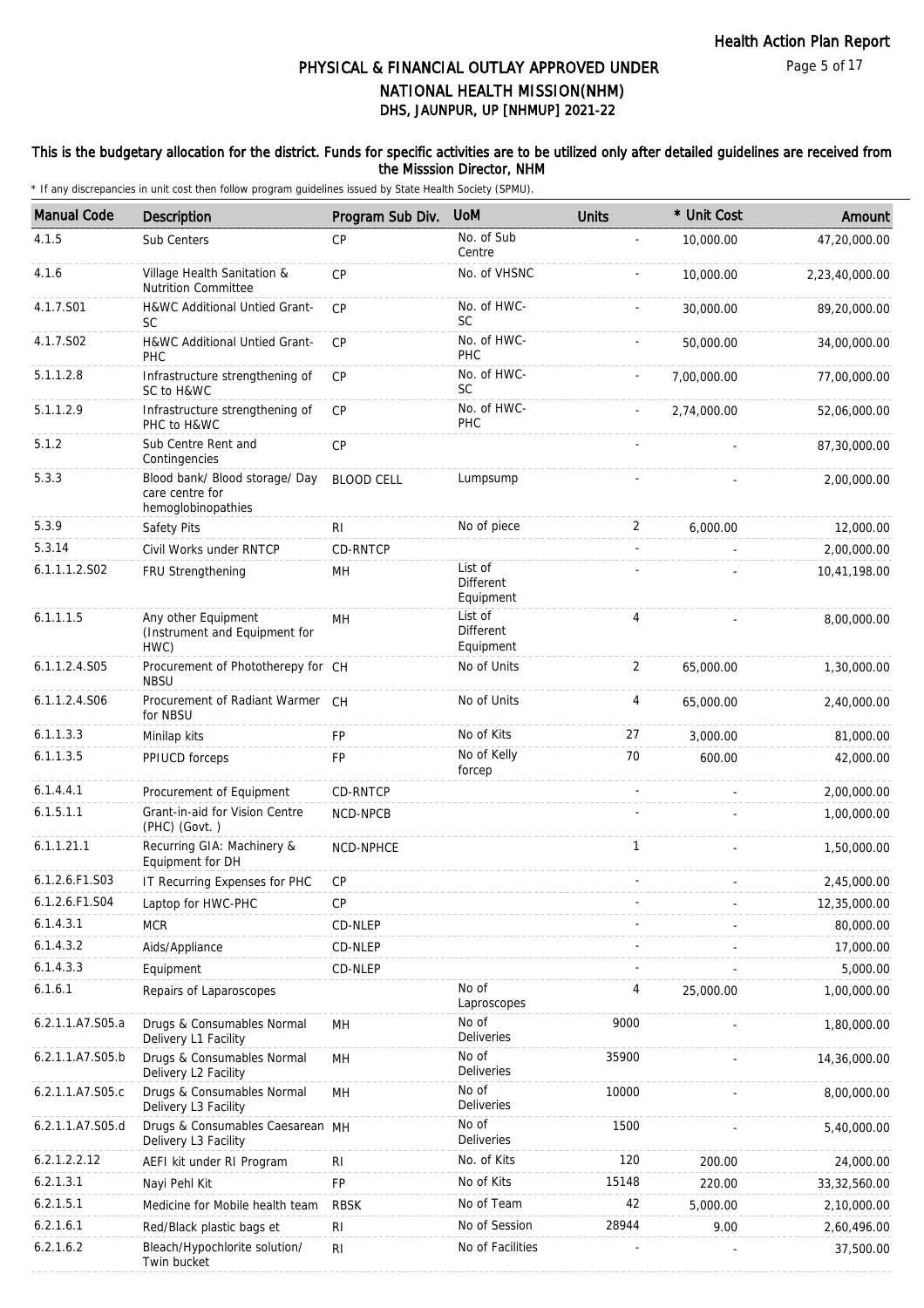#### This is the budgetary allocation for the district. Funds for specific activities are to be utilized only after detailed guidelines are received from the Misssion Director, NHM

| <b>Manual Code</b> | Description                                                                                                | Program Sub Div.  | <b>UoM</b>                                                | <b>Units</b> | * Unit Cost | Amount            |
|--------------------|------------------------------------------------------------------------------------------------------------|-------------------|-----------------------------------------------------------|--------------|-------------|-------------------|
| 6.2.2.1.4          | Replenishment of ASHA HBNC<br>kits                                                                         | <b>CP</b>         | No of ASHA                                                |              | 150.00      | 5,05,200.00       |
| 6.2.2.2.2          | Drugs and Supplies for blood<br>related disorders-<br>Haemoglobinopathies                                  | <b>BLOOD CELL</b> |                                                           |              |             | 1,80,000.00       |
| 6.2.2.4.1          | Drugs & Supplies for Ayush                                                                                 | AYUSH             | No of Doctors                                             | 24           | 50,000.00   | 12,00,000.00      |
| 6.2.2.6.1          | Lab strengthening of SHC - HWC CP                                                                          |                   |                                                           |              |             | 55,65,000.00      |
| 6.2.2.6.2          | Lab strengthening of PHC - HWC CP                                                                          |                   |                                                           |              |             | 39,40,000.00      |
| 6.2.3.1.1          | Chloroquine phosphate tablets                                                                              | CD-NVBDCP         |                                                           |              |             | 15,000.00         |
| 6.2.3.1.2          | Primaquine tablets 2.5 mg                                                                                  | CD-NVBDCP         |                                                           |              |             | 7,500.00          |
| 6.2.3.1.3          | Primaquine tablets 7.5 mg                                                                                  | CD-NVBDCP         |                                                           |              |             | 15,000.00         |
| 6.2.3.1.12         | RDT Malaria - bi-valent (For Non CD-NVBDCP<br>Project states)                                              |                   |                                                           |              |             | 2,13,500.00       |
| 6.2.3.2.1          | Supportive drugs, lab. Reagents                                                                            | CD-NLEP           |                                                           |              |             | 13,000.00         |
| 6.2.3.3.1          | Laboratory Materials                                                                                       | CD-RNTCP          |                                                           |              |             | 32,90,000.00      |
| 6.2.3.3.2          | Procurement of Drugs                                                                                       | CD-RNTCP          |                                                           |              |             | 17,00,000.00      |
| 6.2.4.1.1          | Assistance for<br>consumables/drugs/medicines to<br>the Govt./District Hospital for<br>Cat sx etc          | NCD-NPCB          | No of Cases                                               |              |             | 27,61,200.00      |
| 6.2.4.5.1          | Drugs & Consumables for NCD<br>Management (incl. Diabetes,<br>Hypertension, Strokes etc)for<br>whole dist. | NCD-NPCDCS        |                                                           | $\mathbf{1}$ |             | 2,00,000.00       |
| 6.2.4.5.3          | Drugs & Diagnostic for NCD<br>Management incl. Diabetes,<br>Hypertension, Strokes etc                      | NCD-NPCDCS        |                                                           |              |             | 6,60,000.00       |
| $6.1.3.2.a.$ S01   | Free Diagnostics for Pregnant<br>women under JSSK - USG on<br>PPP for PMSMA                                | MН                | No of ANC                                                 | 1200         |             | 3,60,000.00       |
| $6.1.3.2.a.$ SO2   | Free Diagnostics for Pregnant<br>women under JSSK- AVD for for<br>HIV & Syphilis at VHNDs                  | MH                | No of ANC                                                 | 567          |             |                   |
| 6.1.3.2.a.S03      | Free Diagnostics for Pregnant<br>women under JSSK-MH                                                       | MH                | No of ANC                                                 | 111000       |             | 11,10,000.00      |
| 6.1.3.2.b          | Free Diagnostics for Sick infants<br>under JSSK                                                            | CН                | No of Units                                               | $\mathbf{1}$ |             | 1,20,000.00       |
| 6.3.1.S03          | Any other (please specify)                                                                                 |                   |                                                           |              |             | 2,90,00,000.00    |
| 7.5.1              | Tribal Patient Support &<br><b>Transportation Charges</b>                                                  | CD-RNTCP          |                                                           |              |             | 2,63,100.00       |
| 7.5.2              | Sample collecton &<br>transportation charges                                                               | CD-RNTCP          |                                                           |              |             | 4,29,700.00       |
| 8.1.1.1            | ANMs - MH                                                                                                  | MН                | No of MH ANM                                              | 134          |             | 2,94,13,942.00    |
| 8.1.1.1.S01        | ANM For New Sub-Center - CP                                                                                | <b>CP</b>         |                                                           |              |             | 1,19,61,022.00    |
| 8.1.1.2.S01        | Staff Nurses-100 Beded MCH<br>Wing Neotology                                                               | MH                | No of MCH<br>Neonatology<br>trained Staff<br><b>Nurse</b> |              |             | 60,99,628.00      |
| 8.1.1.2.S02        | Staff Nurses-100 Beded MCH<br>Wing nursing sister                                                          | MН                | No of MCH<br><b>Nursing Sister</b>                        |              |             | 12,44,938.00      |
| 8.1.1.2.S05        | <b>Staff Nurses-MH</b>                                                                                     | MH                | No of MH<br><b>Staff Nurse</b>                            | 103          |             | 3, 12, 34, 908.00 |
| 8.1.1.2.S11        | Staff Nurse HWC - CP                                                                                       | <b>CP</b>         |                                                           |              |             | 1,02,38,438.00    |
| 8.1.1.2.S12        | Staff Nurses HWC - MH                                                                                      | MН                |                                                           | 12           |             | 14,40,936.00      |
| 8.1.1.5.S01        | Laboratory Technicians -100<br>Beded MCH Wing                                                              | MH                | No of MCH<br>Laboratory<br>Technician                     |              |             | 12,28,782.00      |
| 8.1.1.5.S02        | Laboratory Technicians -HR                                                                                 | HR.               |                                                           | 2            |             | 5,29,632.00       |
|                    |                                                                                                            |                   |                                                           |              |             |                   |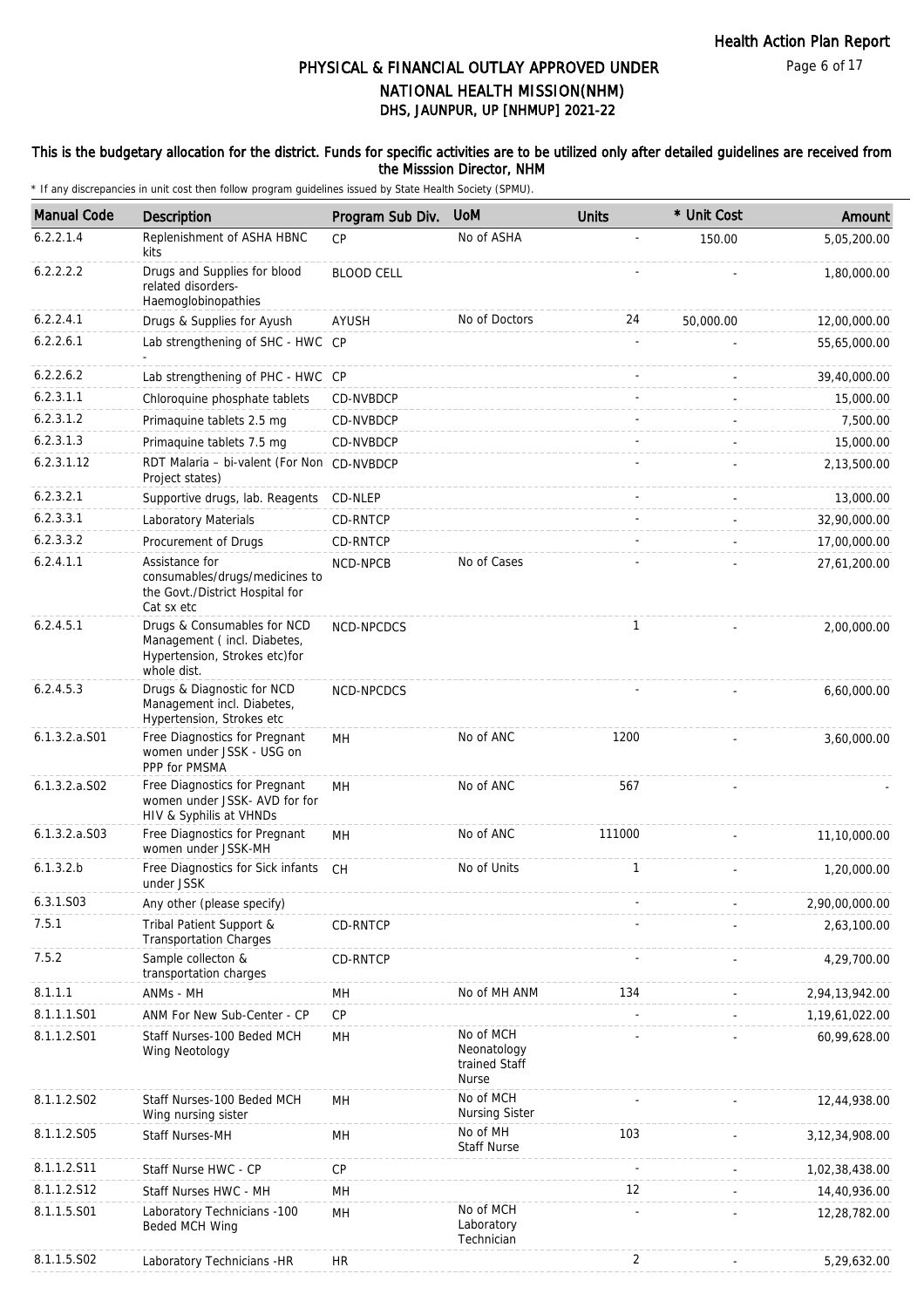#### This is the budgetary allocation for the district. Funds for specific activities are to be utilized only after detailed guidelines are received from the Misssion Director, NHM

| <b>Manual Code</b> | <b>Description</b>                                                                       | Program Sub Div. | <b>UoM</b>                                              | <b>Units</b>   | * Unit Cost | Amount         |
|--------------------|------------------------------------------------------------------------------------------|------------------|---------------------------------------------------------|----------------|-------------|----------------|
| 8.1.1.5.S04        | Laboratory Technicians - RNTCP                                                           | CD-RNTCP         |                                                         |                |             | 45,69,544.00   |
| 8.1.1.6.S05        | OT Technician                                                                            | <b>MIS</b>       | No of MH OT<br>technician                               |                |             | 10,58,400.00   |
| 8.1.1.6.S06        | OT Technician-MCH Wing                                                                   | MН               | No of MCH OT<br>Technician                              |                |             | 3,48,035.00    |
| 8.1.1.9            | Radiographer/ X-ray technician                                                           | <b>HR</b>        |                                                         | 2              |             | 5,29,632.00    |
| 8.1.2.1.S01        | Obstetricians and Gynaecologists MH<br>-100 Beded MCH Wing                               |                  | No of MCH<br>Obstetricians<br>and<br>Gynaecologist<br>S |                |             | 32,40,000.00   |
| 8.1.2.1.S04        | Obstetricians and Gynaecologists MH<br>-MH                                               |                  | No of MH<br>Obstetricians<br>and<br>Gynaecologist<br>S  |                |             | 36,60,000.00   |
| 8.1.2.2.S01        | Paediatricians- 100 Beded MCH<br>Wing                                                    | MН               | No of MCH<br>Pediatrician                               |                |             | 32,40,000.00   |
| 8.1.2.3.S02        | Anaesthetists -100 Beded MCH<br>Wing                                                     | MН               | No of MCH<br>Anesthetic                                 |                |             | 32,40,000.00   |
| 8.1.2.3.S04        | Anaesthetists -DH Strengthening                                                          | <b>HS</b>        |                                                         |                |             | 12,00,000.00   |
| 8.1.2.3.S05        | Anaesthetists -MH                                                                        | MН               | No of MH<br>Anesthetic                                  |                |             | 25,80,000.00   |
| 8.1.2.5.S01        | Radiologists- 100 Beded MCH<br>Wing                                                      | MН               | No of MCH<br>Radiologist                                |                |             | 11,70,000.00   |
| 8.1.2.6.S01        | Pathologists/ Haemotologists-<br>100 Beded MCH Wing                                      | MН               | No of MCH<br>Pathologist                                |                |             | 15,87,600.00   |
| 8.1.2.6.S03        | Pathologists/ Haemotologists-<br>DH Strengthening                                        | <b>HS</b>        |                                                         |                |             | 12,00,000.00   |
| 8.1.3.4.S01        | <b>ENT-DH Strengthening</b>                                                              | <b>HS</b>        |                                                         |                |             | 12,00,000.00   |
| 8.1.3.5.SO2        | Ophthalmologists-UPHSSP                                                                  | <b>HS</b>        |                                                         |                |             |                |
| 8.1.3.10.S01       | FRU Operationalization for<br>Gynae & anesthetist specialist on<br>call from govt sector | MH               | No of C<br>Section                                      | 12             |             | 36,000.00      |
| 8.1.3.10.S02       | FRU Operationalization<br>Gynecologists specialist on call<br>from pvt sector            | MH               | No of C<br>Section                                      | 6              |             | 27,000.00      |
| 8.1.3.10.S03       | FRU Operationalization<br>anesthetist specialist on call for<br>from pvt sector          | MН               | No of C<br>Section                                      | 6              |             | 18,000.00      |
| 8.1.5.S03          | Medical Officers -MH                                                                     | MН               | No of MH LMO                                            |                |             | 17,55,000.00   |
| 8.1.6.1            | <b>AYUSH MOs</b>                                                                         | AYUSH            |                                                         | 24             |             | 1,16,80,099.00 |
| 8.1.6.2            | Pharmacist - AYUSH                                                                       | AYUSH            |                                                         | 12             |             | 23,67,026.00   |
| 8.1.7.1.1          | MOs- AYUSH                                                                               | RBSK             |                                                         | 71             |             | 2,79,02,976.00 |
| 8.1.7.1.2.S02      | MOs-Dental MO/ BDS                                                                       | <b>RBSK</b>      |                                                         | 13             |             | 92,76,540.00   |
| 8.1.7.1.3          | <b>Staff Nurse</b>                                                                       | <b>RBSK</b>      |                                                         | 6              |             | 20, 18, 304.00 |
| 8.1.7.1.4          | ANM                                                                                      | <b>RBSK</b>      |                                                         | 36             |             | 57,75,972.00   |
| 8.1.7.1.5.S01      | Para Medical Worker                                                                      | <b>RBSK</b>      |                                                         | 40             |             | 96,88,320.00   |
| 8.1.7.1.5.S02      | Pharmacists                                                                              | <b>RBSK</b>      |                                                         | 2              |             | 1,83,643.00    |
| 8.1.8.1            | Medical Officers                                                                         | <b>CH</b>        | No. of Mos                                              | $\mathbf{1}$   |             | 3,60,000.00    |
| 8.1.8.2            | <b>Staff Nurse</b>                                                                       | CH               | No. of SNs                                              | 4              |             | 14,40,964.00   |
| 8.1.8.3            | Cook cum caretaker                                                                       | CH               | No. of Cook<br>cum Caretaker                            | $\overline{2}$ |             | 3,08,551.00    |
| 8.1.8.5            | Feeding demonstrator for NRC                                                             | CH               | No. of FDs                                              | 1              |             | 99,000.00      |
| 8.1.9.1.S01        | Paediatrician SNCU-CH                                                                    | <b>CH</b>        | No. of<br>Peadiatrician                                 | 3              |             | 75,00,000.00   |
| 8.1.9.3.S01        | Staff Nurse - SNCU/KMC                                                                   | CH               | No. of SNs                                              | 12             |             | 37,64,016.00   |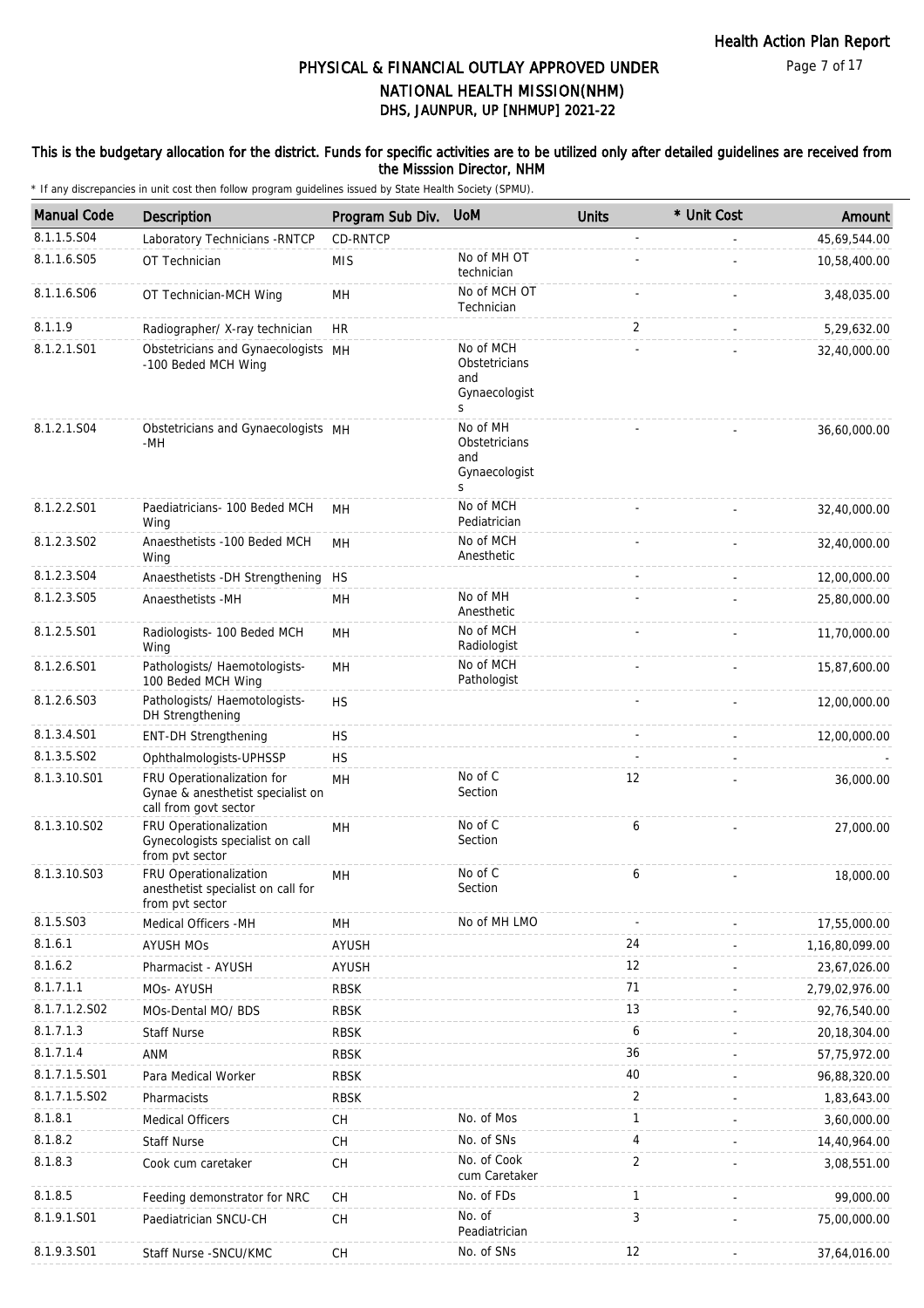#### This is the budgetary allocation for the district. Funds for specific activities are to be utilized only after detailed guidelines are received from the Misssion Director, NHM

| <b>Manual Code</b> | Description                                                                     | Program Sub Div.  | <b>UoM</b>                     | <b>Units</b> | * Unit Cost | Amount            |
|--------------------|---------------------------------------------------------------------------------|-------------------|--------------------------------|--------------|-------------|-------------------|
| 8.1.9.3.SO2        | Staff Nurse -NBSU                                                               | CH                | No. of SNs                     | 15           |             | 37,27,231.00      |
| 8.1.9.6.S02        | Others- SNCU Staff ( Ward<br>Aaya/ Cleaner/ Security Guard)                     | CH                |                                | 9            |             | 16,09,484.00      |
| 8.1.9.6.S03        | Others- SNCU Staff DEO                                                          | CH                | no. of Posts                   | $\mathbf{1}$ |             | 2,49,046.00       |
| 8.1.12.1           | Mid-level Service Provider                                                      | CP                |                                |              |             | 1, 15, 34, 505.00 |
| 8.1.12.2           | Performance incentive for Mid-<br>level service providers                       | <b>CP</b>         | No. of HWC-<br>CHO             |              | 15,000.00   | 91,57,500.00      |
| 8.1.13.1.S02       | Counsellor - RKSK                                                               | <b>RKSK</b>       |                                | 2            |             | 3,12,000.00       |
| 8.1.13.1.S03       | Counsellor - RMNCHA-FW                                                          | FP                | No of<br>Counsellors/m<br>onth | 6            | 15,073.00   | 12,83,807.00      |
| 8.1.13.5           | Audiometrician/ Audiologist-<br>NCD-NPPCD                                       | NCD-NPPCD         |                                |              |             | 4,78,800.00       |
| 8.1.13.10          | TBHV-CD-RNTCP                                                                   | CD-RNTCP          |                                |              |             | 13,58,896.00      |
| 8.1.13.18          | Audiometrics Asstt.NCD-NPPCD                                                    | NCD-NPPCD         |                                |              |             | 2,39,400.00       |
| 8.1.13.19          | Instructor for Hearing Imapired<br>Children-NCD-NPPCD                           | NCD-NPPCD         |                                |              |             | 2,39,400.00       |
| 8.1.13.22.S04      | Lab Technician UPHSSP                                                           | <b>HS</b>         |                                |              |             | 2,54,129.00       |
| 8.1.13.22.S05      | Optometrist UPHSSP                                                              | <b>HS</b>         |                                |              |             | 2,54,129.00       |
| 8.1.13.22.S06      | OT Technician UPHSSP                                                            | <b>HS</b>         |                                |              |             | 6,89,778.00       |
| 8.1.13.22.S07      | Rogi Sahayata Kendra Manager                                                    | QA                |                                | 2            |             | 5,33,685.00       |
| 8.1.13.22.S09      | <b>Staff Nurse UPHSSP</b>                                                       | <b>HS</b>         |                                |              |             | 61,95,212.00      |
| 8.1.13.22.S10      | X-Ray Technician UPHSSP                                                         | <b>HS</b>         |                                |              |             | 10, 16, 516.00    |
| 8.1.13.22.S12      | Physiotherapist UPHSSP                                                          | <b>HS</b>         |                                |              |             | 2,90,903.00       |
| 8.1.13.22.S13      | Rogi Sahayata Kendra Operator                                                   | QA                |                                | 2            |             | 3,41,653.00       |
| 8.1.13.22.S14      | Ward Aaya/Boy UPHSSP                                                            | <b>HS</b>         |                                |              |             | 9,42,079.00       |
| 8.1.14.1.S01       | MO (Blood Bank)                                                                 | <b>BLOOD CELL</b> |                                |              |             | 7,20,000.00       |
| 8.1.14.2           | <b>Staff Nurse</b>                                                              | <b>BLOOD CELL</b> |                                |              |             | 1,14,000.00       |
| 8.1.14.4.S02       | Lab Technician (BB)                                                             | <b>BLOOD CELL</b> |                                |              |             | 6,10,000.00       |
| 8.1.14.5.S02       | Others- Lab Technicians                                                         | <b>BLOOD CELL</b> |                                |              |             | 8,71,000.00       |
| 8.1.14.5.S03       | Others-Lab Attendant                                                            | <b>BLOOD CELL</b> |                                |              |             | 4,48,000.00       |
| 8.1.14.5.S05       | Others-Lab Attendant - BSU                                                      | <b>BLOOD CELL</b> |                                |              |             | 8,00,000.00       |
| 8.1.16.2.S01       | <b>Cold Chain Handlers</b>                                                      | RI                |                                |              |             | 3, 17, 726.00     |
| 8.1.16.6.S01       | Data Entry Operator BB                                                          | <b>BLOOD CELL</b> |                                |              |             | 2,26,000.00       |
| 8.1.16.7.S02       | Sweeper- NCD- Blood bank                                                        | <b>BLOOD CELL</b> |                                |              |             | 1,44,000.00       |
| 8.1.16.7.S03       | Sweeper-NCD-Blood Storage<br>Unit                                               | <b>BLOOD CELL</b> |                                |              |             | 5,78,000.00       |
| 8.1.16.7.S05       | Cleaner -NRC                                                                    | CH                | no. of Posts                   | $\mathbf{1}$ |             | 1,78,831.00       |
| 8.4.1              | Additional Allowances/<br>Incentives to Medical Officers                        | MH                |                                | 5            |             | 1,20,000.00       |
| 8.4.7              | Incentive to provider for PPIUCD FP<br>services @Rs 150 per PPIUCD<br>insertion |                   | No of Cases                    | 9119         | 150.00      | 13,67,850.00      |
| 8.4.8              | Incentive to provider for PAIUCD FP<br>Services @Rs 150 per PAIUCD<br>insertion |                   | No of Cases                    | 28           | 150.00      | 4,200.00          |
| 8.4.9              | Team based incentives for<br>Health & Wellness Centers<br>(H&WC Sub Center)     | <b>CP</b>         | No of HWC                      |              | 11,000.00   | 67, 15, 500.00    |
| 8.4.10             | Team based incentives for<br>Health & Wellness Centers<br>(H&WC PHC)            | CP                | No of HWC                      |              | 11,000.00   | 37,87,250.00      |
| 8.4.12.S01         | HRP identification and follow up<br>for ANM                                     | MH                | No of HRP                      | 1500         | 200.00      | 3,00,000.00       |
| 8.4.12.S03         | Performance based Incentives to FP                                              |                   | No of Cases                    | 447          | 50.00       | 22,350.00         |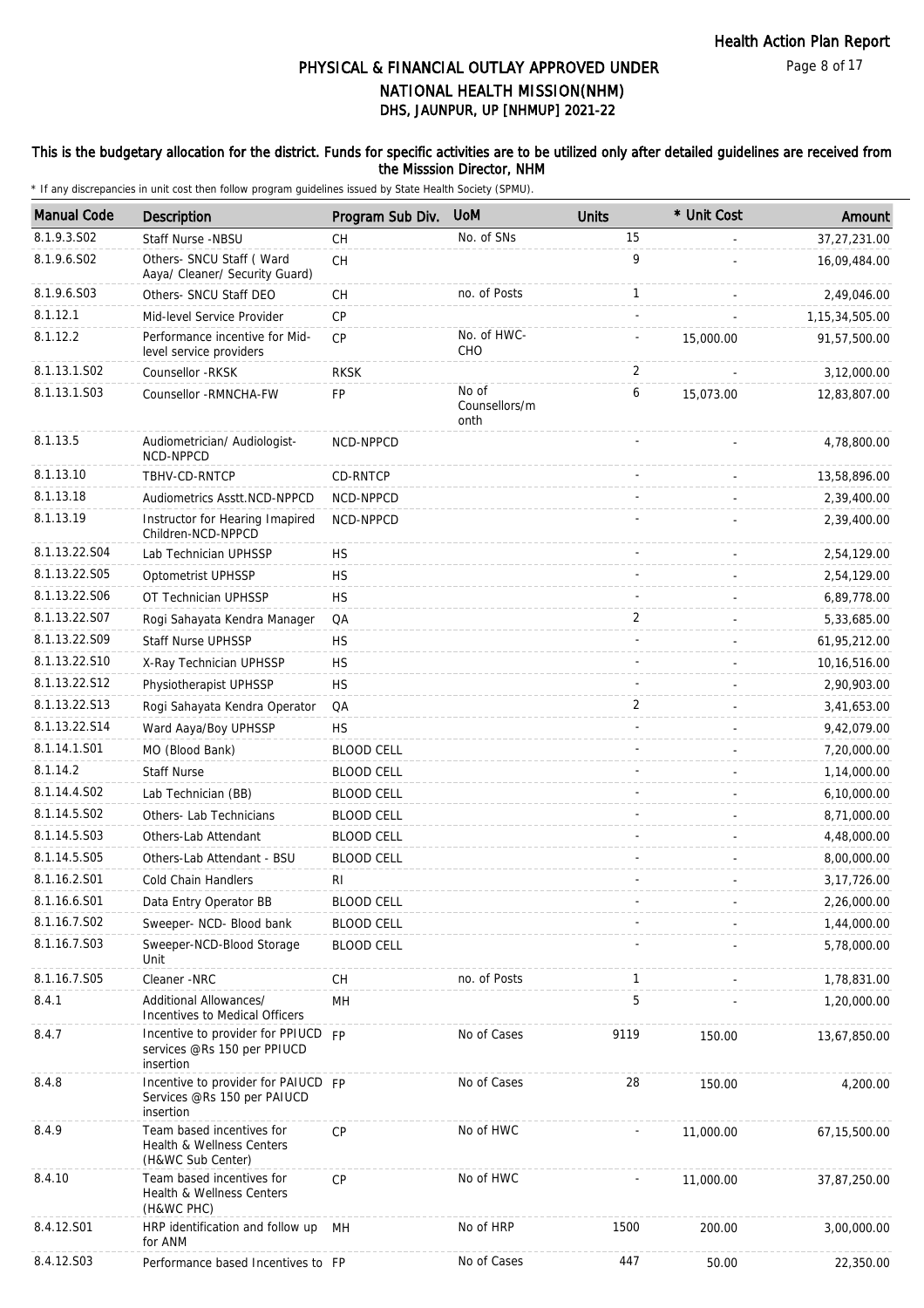#### This is the budgetary allocation for the district. Funds for specific activities are to be utilized only after detailed guidelines are received from the Misssion Director, NHM

| <b>Manual Code</b> | Description                                                                                                                           | Program Sub Div. | <b>UoM</b>                      | <b>Units</b> | * Unit Cost  | Amount       |
|--------------------|---------------------------------------------------------------------------------------------------------------------------------------|------------------|---------------------------------|--------------|--------------|--------------|
|                    | RMNCHA Counselors in Family<br>Planning                                                                                               |                  |                                 |              |              |              |
| 8.4.12.S04         | RI Cold chain handlers incentive                                                                                                      | RI               | Lumpsump                        | 24           | 2,400.00     | 6,91,200.00  |
| 9.2.1.1.7          | Training of Staff Nurses/ANMs /<br>LHVs in SBA                                                                                        | Nursing          |                                 | $\mathbf{1}$ | 10,86,520.00 | 10,86,520.00 |
| 9.2.1.2.4          | Orienation activities on vitamin A CH<br>supplemenation and Anemia<br>Mukta Bharat Programme                                          |                  | No of Batch                     | 43           |              | 1,55,680.00  |
| 9.2.1.2.20         | Orientation on National<br>Deworming Day                                                                                              | <b>RKSK</b>      | per participant                 | 58           | 100.00       | 1,16,720.00  |
| 9.2.1.3.2.S01      | <b>Qtr.Review/orientation meeting</b><br>at Block Level for ANM                                                                       | <b>FP</b>        | No of<br>Orientation<br>meeting | 84           | 1,000.00     | 84,000.00    |
| 9.2.1.3.23         | Training of Medical officers<br>(Injectible Contraceptive<br>Trainings)                                                               | <b>FP</b>        | No of Batch                     | $\mathbf{1}$ | 41,800.00    | 41,800.00    |
| 9.2.1.3.24         | Training of AYUSH doctors<br>(Injectible Contraceptive<br>Trainings)                                                                  | <b>FP</b>        | No of Batch                     | $\mathbf{1}$ | 22,800.00    | 22,800.00    |
| 9.2.1.3.25         | Training of Nurses (Staff<br>Nurse/LHV/ANM) (Injectible<br>Contraceptive Trainings)                                                   | FP               | No of Batch                     | $\mathbf{1}$ | 35,800.00    | 35,800.00    |
| 9.2.1.3.27.S01     | FP-LMIS training-Urban Staffs<br>and others                                                                                           | <b>FP</b>        |                                 | $\mathbf{1}$ | 46,900.00    | 46,900.00    |
| 9.2.1.3.27.S02     | FP-LMIS training- ASHA Sangni<br>Refresher                                                                                            | <b>FP</b>        |                                 | 6            | 4,900.00     | 29,400.00    |
| 9.2.1.4.13.C       | Any other (please specify) Kishor RKSK<br>Swasyhya Manch                                                                              |                  | No of Events                    | 44           | 5,000.00     | 2,20,000.00  |
| 9.2.1.7.1.S01      | Training under Immunisation-<br><b>CCH</b>                                                                                            | RI.              | Lumpsump                        |              |              | 83,800.00    |
| 9.2.1.7.1.S02      | Training under Immunisation-<br>Data Handler                                                                                          | <b>RI</b>        | Lumpsump                        |              |              | 12,000.00    |
| 9.2.1.7.1.S03      | Training under Immunisation-<br><b>Health Worker</b>                                                                                  | <b>RI</b>        | Lumpsump                        |              |              | 10,16,400.00 |
| 9.2.2.6.3          | Kayakalp Trainings                                                                                                                    | QA               | <b>Districts</b>                | $\mathbf{1}$ | 33,000.00    | 33,000.00    |
| 9.2.2.7.2          | Training cum review meeting for MIS<br>HMIS & MCTS at District level                                                                  |                  | No of<br>Participants           |              |              | 93,060.00    |
| 9.2.2.7.3          | Training cum review meeting for MIS<br>HMIS & MCTS at Block level                                                                     |                  | No of<br>Participants           |              |              | 3,79,200.00  |
| 9.2.2.8.1          | Training on CPCH for CHOs                                                                                                             | Nursing          | Lumpsump                        |              |              | 28,98,000.00 |
| 9.2.2.8.2          | Multi-skilling of ASHA, MPW ay<br>HWCs (SHC & PHC)                                                                                    | <b>CP</b>        | Lumpsump                        |              |              | 24,90,000.00 |
| 9.2.2.8.5.S01      | Training of MPW and Asha                                                                                                              | <b>CP</b>        |                                 |              |              | 6,80,000.00  |
| 9.2.2.8.5.S02      | Training of MO and SN                                                                                                                 | <b>CP</b>        |                                 |              |              | 11,90,000.00 |
| 9.2.2.8.5.S03      | Cost of Yoga Sessions                                                                                                                 | <b>CP</b>        |                                 |              |              | 8,00,250.00  |
| 9.2.3.1.1          | Medical Officers (1 day)                                                                                                              | CD-IDSP          |                                 |              |              | 1,22,360.00  |
| 9.2.3.1.5          | Data Managers (2days)                                                                                                                 | CD-IDSP          |                                 |              |              | 36,800.00    |
| 9.2.3.1.7          | ASHA & MPWs, AWW &<br>Community volunteers (1 day)                                                                                    | CD-IDSP          |                                 |              |              | 31,200.00    |
| 9.2.3.2.1          | Training / Capacity Building<br>(Malaria)                                                                                             | CD-NVBDCP        |                                 |              |              | 88,200.00    |
| 9.5.3.2.6          | Training/sensitization of district<br>level officers on ELF and drug<br>distributors including peripheral<br>health workers (AES/ JE) | CD-NVBDCP        |                                 |              |              | 5,02,300.00  |
| 9.2.3.4.1          | Trainings under RNTCP                                                                                                                 | CD-RNTCP         |                                 |              |              | 5,70,000.00  |
| 9.2.3.5.5          | 1 day training of DEO of the<br>Treatment sites (MTC/TCs)                                                                             | CD-NVHCP         |                                 |              |              | 3,000.00     |
| 9.2.4.2.1          | Training of PHC Medical Officers,<br>Nurses, Paramedical Workers &                                                                    | NCD-NMHP         | No of Distrcts                  | $\mathbf{1}$ |              | 50,000.00    |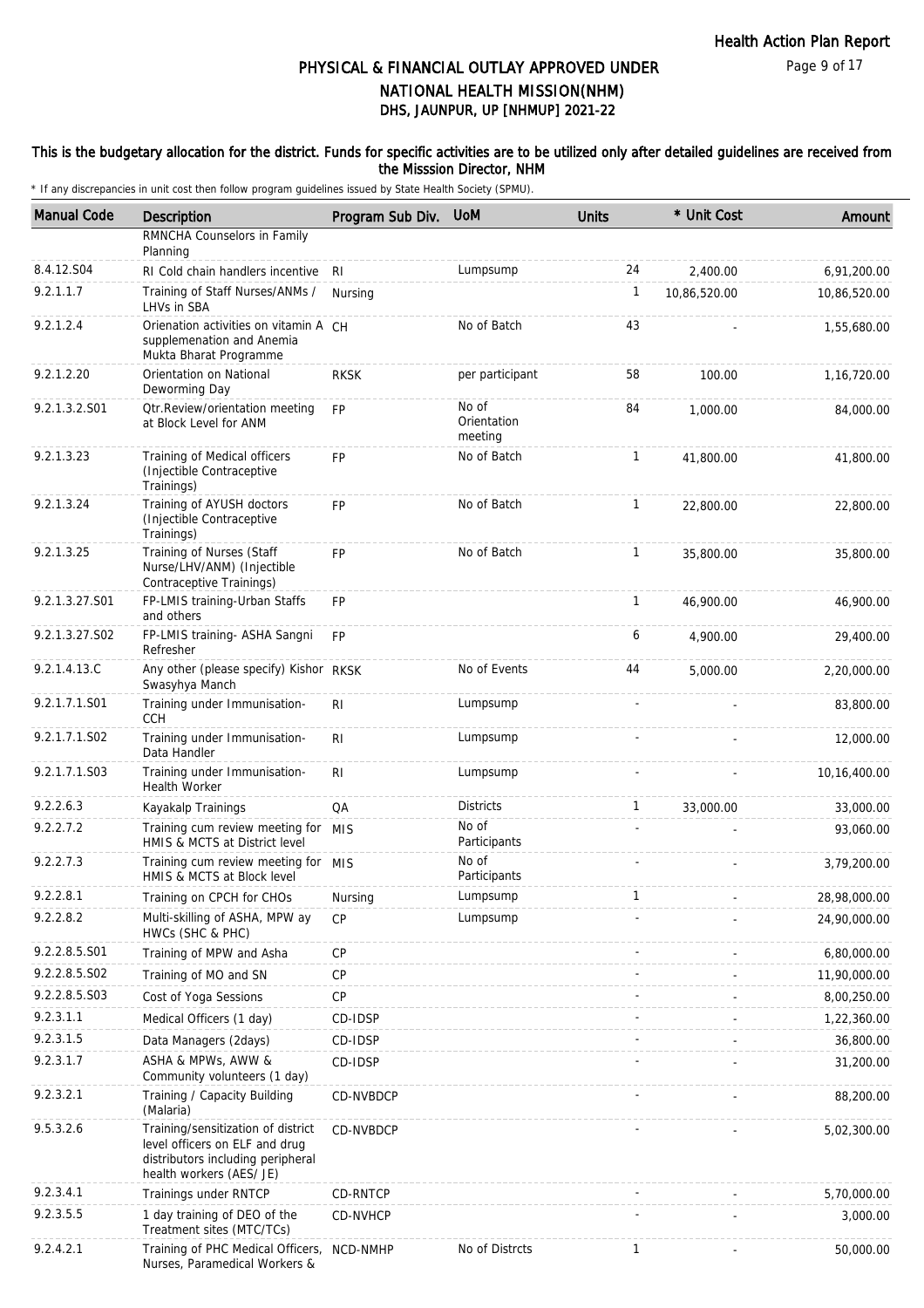#### This is the budgetary allocation for the district. Funds for specific activities are to be utilized only after detailed guidelines are received from the Misssion Director, NHM

| <b>Manual Code</b> | Description                                                                                                    | Program Sub Div.  | <b>UoM</b>         | <b>Units</b> | * Unit Cost | Amount        |
|--------------------|----------------------------------------------------------------------------------------------------------------|-------------------|--------------------|--------------|-------------|---------------|
|                    | Other Health Staff working<br>under NMHP                                                                       |                   |                    |              |             |               |
| 9.2.4.3.1          | Training of doctors and staff at<br>DH Level under NPHCE                                                       | NCD-NPHCE         |                    | 1            |             | 40,000.00     |
| 9.2.4.4.1          | Trainings for District Tobacco<br><b>Control Centre</b>                                                        | NCD-NTCP          |                    | $\mathbf{1}$ |             | 1,00,000.00   |
| 9.2.4.5.2          | District NCD Cell                                                                                              | NCD-NPCDCS        |                    | $\mathbf{1}$ |             | 2,00,000.00   |
| 9.2.4.9            | Trainings of Medical Officers,<br>Health Workers and Programme<br>officers under NPCCHH                        | NCD-NPCCHH        |                    | $\mathbf{1}$ |             | 70,000.00     |
| 9.5.29.13.S04.02   | Scaling up Nurse Mentoring<br>Program Honorarium                                                               | Nursing           |                    | $\mathbf{1}$ |             | 12,60,000.00  |
| 9.5.29.13.S04.03   | Scaling up Nurse Mentoring<br>Program Yearly TA DA                                                             | Nursing           |                    | $\mathbf{1}$ |             | 57,000.00     |
| 9.5.29.13.S04.04   | Scaling up Nurse Mentoring<br>Program Register                                                                 | Nursing           |                    | $\mathbf{1}$ |             | 5,250.00      |
| 9.2.3.6.1          | Trainings of Medical Officers and CD-NRCP<br>Health Workers under NRCP                                         |                   |                    |              |             | 96,600.00     |
| 10.1.1.S01         | Community Base Maternal death MH<br>Review                                                                     |                   | No of CBMDR        | 269          |             | 1,61,400.00   |
| 10.1.1.S02         | Incentive for Ist Responder<br>Maternal Death                                                                  | MН                | No of<br>Responder | 81           |             | 81,000.00     |
| 10.1.2             | Child Death Review                                                                                             | СH                | No of Distrcts     | 1            |             | 16,83,600.00  |
| 10.2.4             | Microfilaria Survey - Lymphatic<br>Filariasis                                                                  | CD-NVBDCP         |                    |              |             | 50,000.00     |
| 10.2.5             | Monitoring & Evaluation (Post<br>MDA assessment by medical<br>colleges (Govt. & private)/ICMR<br>institutions) | CD-NVBDCP         |                    |              |             | 15,000.00     |
| 11.1.2.4.S01       | Celebration of New Born Care<br>Week                                                                           | <b>IEC</b>        | No of Distrcts     |              | 25,000.00   | 25,000.00     |
| 11.1.2.4.S02       | Celebration of Breastfeeding<br>Week                                                                           | <b>IEC</b>        |                    |              | 40,000.00   | 40,000.00     |
| 11.2.1.1           | Media Mix of Mid Media/ Mass<br>Media                                                                          | IEC               |                    | 22           |             | 1,15,000.00   |
| 11.1.3.1           | Media Mix of Mid Media/ Mass<br>Media                                                                          | <b>IEC</b>        |                    |              |             | 63,000.00     |
| 11.1.3.3           | IEC & promotional activities for<br>World Population Day<br>celebration                                        | <b>FP</b>         | No of Events       | 22           |             | 2,69,000.00   |
| 11.1.3.4           | IEC & promotional activities for<br>Vasectomy Fortnight celebration                                            | FP                | No of Events       | 22           |             | 2,09,000.00   |
| 11.1.3.6           | Any Other IEC/BCC activities FP                                                                                | <b>IEC</b>        |                    |              |             | 31,690.00     |
| 11.1.5.2           | Any other IEC/BCC activities<br>(Wall Painting, Banner & Poster)                                               | R <sub>l</sub>    | Lumpsump           |              |             | 3, 13, 740.00 |
| 11.1.6.1.S01       | Creating awareness on declining<br>sex ratio issue (PNDT)- Block<br>Level                                      | <b>FP</b>         | No of Events       | 21           | 10,000.00   | 2,10,000.00   |
| 11.1.6.1.S02       | Creating awareness on declining<br>sex ratio issue (PNDT)- District<br>Level                                   | <b>FP</b>         | No of Events       | 1            | 25,000.00   | 25,000.00     |
| 11.1.7.1           | Health Education & Publicity for<br><b>NIDDCP</b>                                                              | NCD-NIDDCP        | <b>Districts</b>   |              |             | 13,000.00     |
| 11.10.1.S04        | <b>VBD Promotional Activities</b>                                                                              | <b>BLOOD CELL</b> |                    |              |             | 15,000.00     |
| 11.2.4             | IEC activities for Health &<br>Wellness centre (H&WC)                                                          | CP                |                    |              |             | 96,25,000.00  |
| 11.3.4             | IEC/BCC under NRCP: Rabies<br>Awareness and DO'S and Don'ts<br>in the event of Animal Bites                    | CD-NRCP           |                    |              |             | 6,34,800.00   |
| 11.3.6             | <b>IEC/BCC under NVHCP</b>                                                                                     | CD-NVHCP          |                    |              |             | 40,000.00     |
| 11.4.7             | IEC on Climate Sensitive                                                                                       | NCD-NPCCHH        |                    | 1            |             | 1,00,000.00   |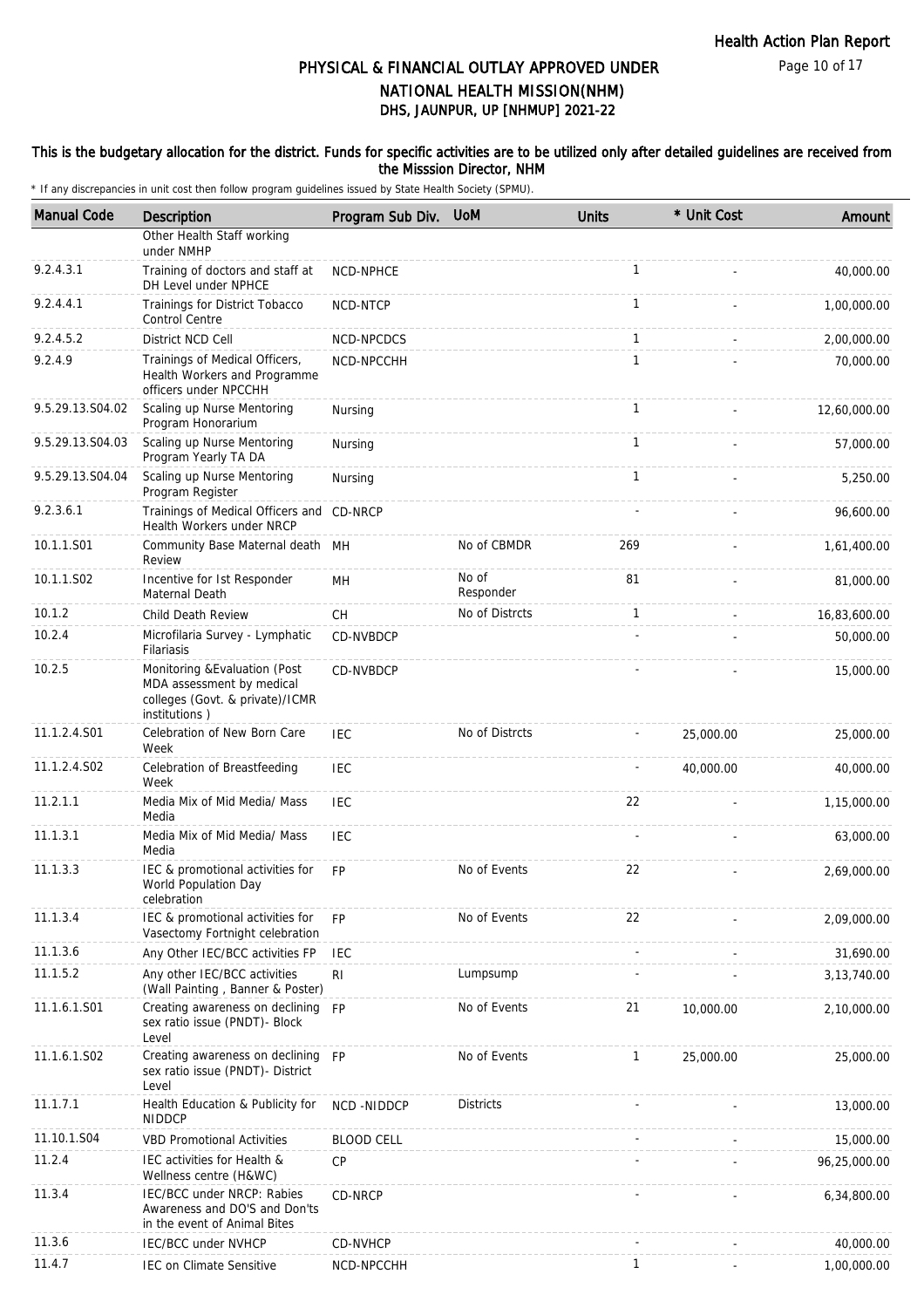#### This is the budgetary allocation for the district. Funds for specific activities are to be utilized only after detailed guidelines are received from the Misssion Director, NHM

| <b>Manual Code</b> | Description                                                                                                                                                | Program Sub Div. | <b>UoM</b>                  | <b>Units</b>             | * Unit Cost | Amount       |
|--------------------|------------------------------------------------------------------------------------------------------------------------------------------------------------|------------------|-----------------------------|--------------------------|-------------|--------------|
|                    | Diseases at Block, District and<br>State level - Air pollution, Heat<br>and other relevant Climate<br>Sensitive diseases                                   |                  |                             |                          |             |              |
| 11.2.7.4           | Places covered with hoardings/<br>bill boards/ signage etc.                                                                                                | <b>IEC</b>       |                             |                          | 4,500.00    | 11,34,000.00 |
| 11.2.7.5           | Usage of Folk media such as<br>Nukkad Natak/ mobile audio<br>visual services/ local radio etc.                                                             | IEC              |                             |                          |             | 3,78,000.00  |
| 11.2.7.7           | State-level IEC Campaigns/Other IEC<br><b>IEC Campaigns</b>                                                                                                |                  |                             |                          |             | 3,35,000.00  |
| 11.3.1.1           | <b>IEC/BCC</b> for Malaria                                                                                                                                 | CD-NVBDCP        |                             |                          |             | 35,000.00    |
| 11.3.1.2           | IEC/BCC for Social mobilization<br>(Dengue and Chikungunya)                                                                                                | CD-NVBDCP        |                             |                          |             | 20,000.00    |
| 11.3.1.3           | IEC/BCC specific to J.E. in<br>endemic areas                                                                                                               | CD-NVBDCP        |                             |                          |             | 50,000.00    |
| 11.3.1.4           | Specific IEC/BCC for Lymphatic<br>Filariasis                                                                                                               | CD-NVBDCP        |                             |                          |             | 6,56,120.00  |
| 11.3.1.5           | IEC/BCC/Advocacy for Kala-azar                                                                                                                             | CD-NVBDCP        |                             |                          |             | 50,000.00    |
| 11.3.2.1           | IEC/BCC: Mass media, Outdoor<br>media, Rural media, Advocacy<br>media for NLEP                                                                             | CD-NLEP          |                             |                          |             | 98,000.00    |
| 11.3.3.1           | ACSM (State & district)                                                                                                                                    | CD-RNTCP         |                             |                          |             | 2,70,000.00  |
| 11.3.3.2           | TB Harega Desh Jeetega<br>Compaign                                                                                                                         | CD-RNTCP         |                             |                          |             | 10,000.00    |
| 11.4.2.1           | Translation of IEC material and<br>distribution                                                                                                            | <b>NCD-NMHP</b>  | No of Distrcts              | $\mathbf{1}$             |             | 4,00,000.00  |
| 11.4.3.2           | Celebration of days-ie<br>International Day for older<br>persons                                                                                           | NCD-NPHCE        |                             | 1                        |             | 2,00,000.00  |
| 11.4.4.1           | <b>IEC/SBCC for NTCP</b>                                                                                                                                   | NCD-NTCP         |                             | 1                        |             | 7,00,000.00  |
| 11.4.5.2           | IEC/BCC for District NCD Cell                                                                                                                              | NCD-NPCDCS       | No of Distrcts              | 1                        |             | 3,00,000.00  |
| 11.4.9.1.1         | <b>IEC for NPPCD</b>                                                                                                                                       | NCD-NPPCD        | Lumpsump                    | $\overline{\phantom{a}}$ |             | 1,00,000.00  |
| 11.2.7.2           | <b>Targeting Naturally Occurring</b><br>Gathering of People/ Health Mela                                                                                   | <b>IEC</b>       |                             |                          |             | 10,82,000.00 |
| 12.1.1.1           | Printing of MDR formats                                                                                                                                    | MH               | No of format                | 300                      |             | 9,000.00     |
| 12.1.1.2           | Printing of MCP cards, safe<br>motherhood booklets etc.                                                                                                    | MН               | No of MCP<br>card           | 156000                   |             | 26,52,000.00 |
| 12.1.1.3           | Printing of labor room registers<br>and casesheets/ LaQshya related<br>printing                                                                            | MH               | No of Case<br>sheet         | 61000                    |             | 6,10,000.00  |
| 12.1.1.4           | Printing cost for MAA<br>programme                                                                                                                         | CH               | No of Distrcts              | 1                        |             | 45,444.00    |
| 12.1.1.5           | Any other (Printing of CAC<br>Format)                                                                                                                      | <b>FP</b>        | No of format                | 250                      |             | 37,500.00    |
| 12.1.2.4           | Printing of Child Death Review<br>formats                                                                                                                  | CH               | No of format                | 153240                   |             | 76,620.00    |
| 12.1.2.5           | Printing of compliance cards and CH<br>reporting formats for National<br>Iron Plus Initiative-for 6-59<br>months age group and for 5-10<br>years age group |                  | No of Register<br>/ Formats | 1                        |             | 49,231.00    |
| 12.1.2.6           | Printing of IEC materials and<br>reporting formats etc. for<br>National Deworming Day                                                                      | <b>RKSK</b>      |                             | 22110                    |             | 5,48,600.00  |
| 12.1.2.7           | Printing of IEC Materials and<br>monitoring formats for IDCF                                                                                               | <b>CH</b>        | No of Distrcts              | 1                        |             | 1,18,000.00  |
| 12.1.2.10          | Printing (SNCU data<br>management)                                                                                                                         | CH               | No of Units                 | 1                        |             | 1,00,000.00  |
| 12.1.2.11          | Printing of HBNC referral cards                                                                                                                            | CH               | No of format                | 868231                   |             | 4,34,116.00  |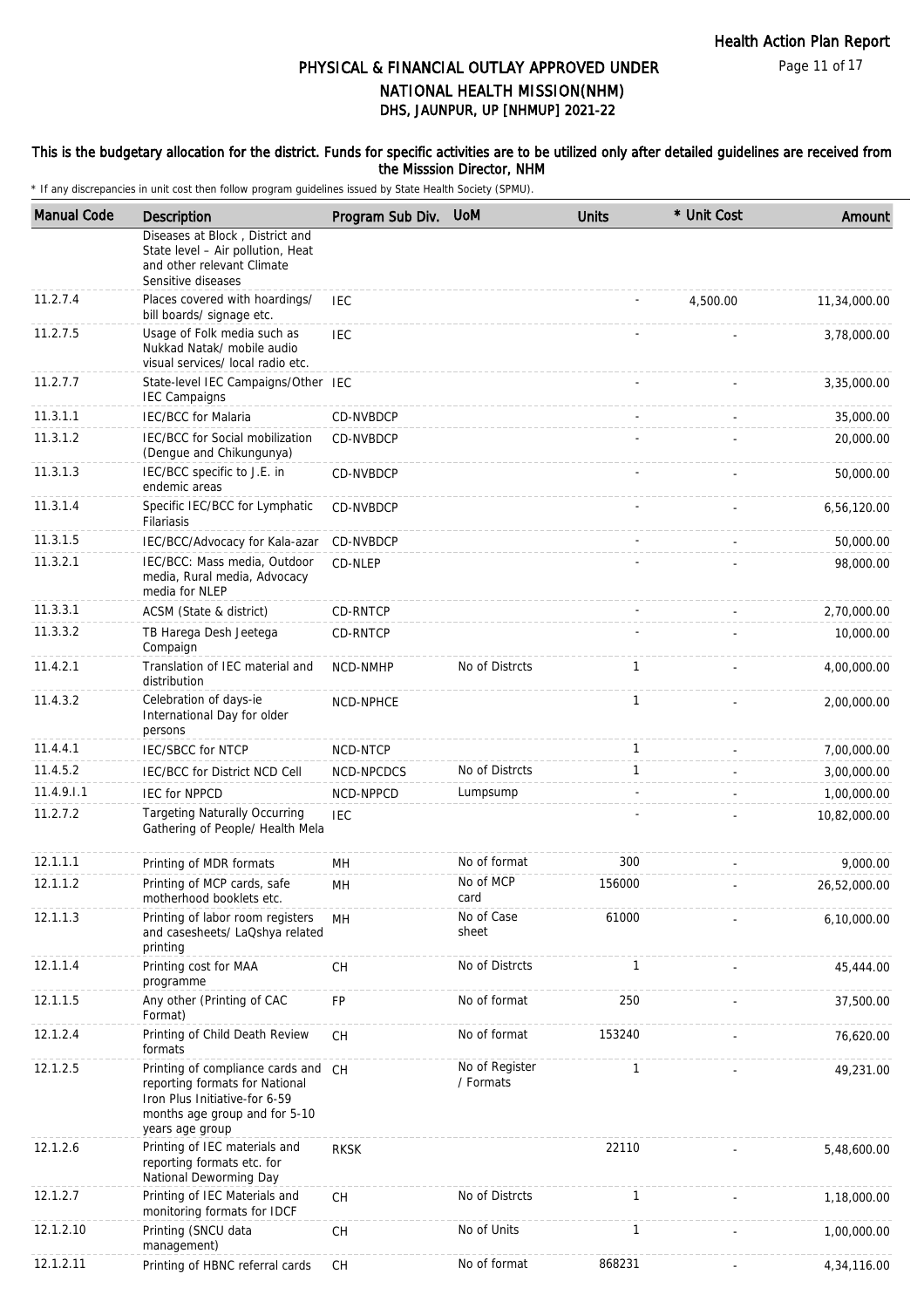#### This is the budgetary allocation for the district. Funds for specific activities are to be utilized only after detailed guidelines are received from the Misssion Director, NHM

| <b>Manual Code</b> | Description                                                                                          | Program Sub Div. | <b>UoM</b>                    | <b>Units</b> | * Unit Cost | Amount       |
|--------------------|------------------------------------------------------------------------------------------------------|------------------|-------------------------------|--------------|-------------|--------------|
|                    | and other formats                                                                                    |                  |                               |              |             |              |
| 12.1.3.3           | Printing of FP Manuals,<br>Guidelines, etc.                                                          | <b>FP</b>        | Lumpsump                      | 1            |             | 7,10,450.00  |
| 12.1.6.1           | Printing and dissemination of<br>Immunization cards, tally sheets,<br>monitoring forms etc.          | R <sub>l</sub>   | No of<br><b>Benificieries</b> | 160328       |             | 16,03,280.00 |
| 12.3.4             | Printing for formats/registers<br>under NVHCP                                                        | CD-NVHCP         |                               |              |             | 5,500.00     |
| 12.3.5.1           | Printing of form P,L, S under<br>IDSP progrm                                                         | CD-IDSP          |                               |              |             | 61,984.00    |
| 12.3.6             | Printing fo formats for<br>monitoring and surrveilence<br><b>NRCP</b>                                | CD-NRCP          |                               |              |             | 42,967.00    |
| 12.2.8.S02         | Printing of Sub Centre and<br><b>VHSNC Register</b>                                                  | CP               |                               |              |             | 3,61,260.00  |
| 12.2.2.1           | Printing of ASHA diary                                                                               | CP               | No of ASHA &<br>AF            |              |             | 7,79,100.00  |
| 12.2.2.2           | Printing of ASHA Modules and<br>formats                                                              | CP               | Lumpsump                      |              |             | 1,61,490.00  |
| 12.2.2.3           | Printing of CBAC format                                                                              | CP               |                               |              |             | 39,85,150.00 |
| 12.2.3.1           | Printing of cards for screening of BLOOD CELL<br>children for hemoglobinopathies                     |                  | Lumpsump                      |              |             | 25,000.00    |
| 12.2.4.1           | Printing of HMIS Formats                                                                             | <b>MIS</b>       | Lumpsump                      |              |             | 1,00,332.00  |
| 12.2.4.3           | Printing of MCTS follow-up<br>formats/ services due list/ work<br>plan                               | <b>MIS</b>       | No of ASHA                    | 4145         |             | 1,49,216.00  |
| 12.2.5.1           | Printing Activites for Ayushman<br>Bharat H&WC                                                       | CP               | No.of Register                |              |             | 37,350.00    |
| 12.3.1.1           | Printing of forms/registers for<br>Lymphatic Filariasis                                              | <b>CD-NVBDCP</b> |                               |              |             | 2,74,260.00  |
| 12.3.1.3           | Printing of recording and<br>reporting forms/registers for<br>Malaria                                | CD-NVBDCP        |                               |              |             | 25,000.00    |
| 12.3.2.1           | Printing works                                                                                       | CD-NLEP          |                               |              |             | 25,000.00    |
| 12.3.3.1           | Printing (ACSM)                                                                                      | CD-RNTCP         |                               |              |             | 6,40,000.00  |
| 12.3.3.2           | Printing                                                                                             | CD-RNTCP         |                               |              |             | 5,00,000.00  |
| 12.4.4.1           | Printing of Challan Books under<br><b>NTCP</b>                                                       | NCD-NTCP         |                               | $\mathbf{1}$ |             | 21,000.00    |
| 12.4.5.1           | Patient referral cards at PHC<br>Level                                                               | NCD-NPCDCS       | No of PHC                     |              |             | 2,30,000.00  |
| 12.4.5.2           | Patient referral cards at Sub-<br>centre level                                                       | NCD-NPCDCS       |                               |              |             | 6,23,750.00  |
| 13.1.1.6           | Any Other                                                                                            | QA               |                               | 1            |             | 3,00,000.00  |
| 13.1.3             | Quality Assurance Certifications,<br>Re-certification (National & State<br>Certification) under NQAS | QA               |                               | $\mathbf{1}$ |             | 90,000.00    |
| 13.2.1             | Assessments                                                                                          | QA               | No of Units                   |              | 8,000.00    | 24,000.00    |
| 13.2.2             | Kayakalp Awards                                                                                      | QA               |                               | 9            |             | 10,00,000.00 |
| 14.2.3.S02         | Implementation of FP-LMIS<br>District-Transportation Cost                                            | FP               | Yearly                        | $\mathbf{1}$ | 74,973.00   | 74,973.00    |
| 14.2.4.1           | Alternative vaccine delivery in<br>hard to reach areas                                               | RI               | No of Session                 | 1824         | 200.00      | 3,64,800.00  |
| 14.2.5             | Alternative Vaccine Delivery in<br>other areas                                                       | R <sub>l</sub>   | No of Session                 | 52224        | 90.00       | 47,00,160.00 |
| 14.2.6             | POL for vaccine delivery from<br>State to district and from district<br>to PHC/CHCs                  | R <sub>l</sub>   | <b>Districts</b>              | $\mathbf{1}$ | 2,00,000.00 | 2,00,000.00  |
| 14.2.7             | Cold chain maintenance                                                                               | RI               | No of Points                  |              |             | 44,000.00    |
| 14.2.11            | Vehicle Hiring (NTEP)                                                                                | CD-RNTCP         |                               |              |             | 2,08,000.00  |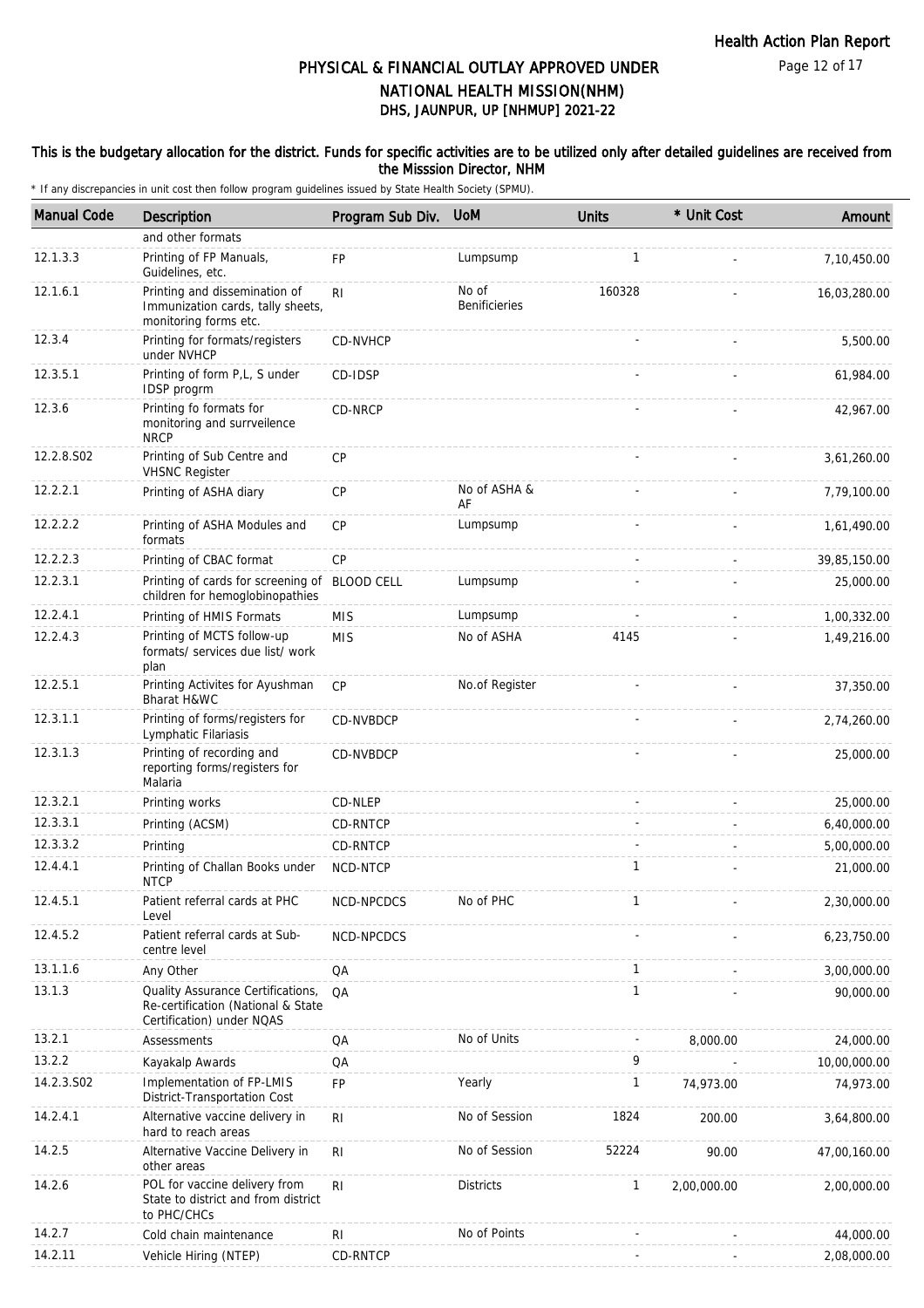Page 13 of 17

# DHS, JAUNPUR, UP [NHMUP] 2021-22 PHYSICAL & FINANCIAL OUTLAY APPROVED UNDER NATIONAL HEALTH MISSION(NHM)

#### This is the budgetary allocation for the district. Funds for specific activities are to be utilized only after detailed guidelines are received from the Misssion Director, NHM

| <b>Manual Code</b> | <b>Description</b>                                                                                                                 | Program Sub Div. | <b>UoM</b>                              | <b>Units</b> | * Unit Cost | Amount       |
|--------------------|------------------------------------------------------------------------------------------------------------------------------------|------------------|-----------------------------------------|--------------|-------------|--------------|
| 14.2.13            | Sample transportation cost<br>under NVHCP                                                                                          | <b>CD-NVHCP</b>  |                                         |              |             | 3,000.00     |
| 14.2.14.S01        | Other Oprational Cost for State,<br>Regional and District Drug Ware<br>Houses                                                      | RI.              |                                         |              |             | 8,06,148.00  |
| 15.4.2             | Reimbursement for cataract<br>operation for NGO and Private<br>Practitioners                                                       | NCD-NPCB         | No of Cases                             |              |             | 55,22,400.00 |
| 15.3.3.3           | Private Provider Incentive                                                                                                         | CD-RNTCP         |                                         |              |             | 18,04,800.00 |
| 15.3.1.2           | Inter-sectoral convergence                                                                                                         | CD-NVBDCP        |                                         |              |             | 7,000.00     |
| 16.1.1.1.1         | State                                                                                                                              | <b>PM</b>        |                                         | 53           |             | 15,900.00    |
| 16.1.1.4           | Prepare detailed operational plan RBSK<br>for RBSK across districts<br>(including cost of plan)                                    |                  | No of Block                             | 21           | 500.00      | 10,500.00    |
| 16.1.1.6           | To develop micro plan at sub-<br>centre level                                                                                      | R <sub>1</sub>   | No of Sub<br>Centre                     | 492          | 100.00      | 49,200.00    |
| 16.1.1.7           | For consolidation of micro plans<br>at block level                                                                                 | R <sub>l</sub>   | No of Block                             | 26           | 1,000.00    | 26,000.00    |
| 16.1.2.1.6         | Review meetings/ workshops<br>under RKSK                                                                                           | <b>RKSK</b>      |                                         | 2            |             | 16,000.00    |
| 16.1.2.1.7         | RBSK Convergence/Monitoring<br>meetings                                                                                            | <b>RBSK</b>      | No of<br>Meetings                       | 3            | 500.00      | 31,500.00    |
| 16.1.2.1.14        | Quarterly review meetings<br>exclusive for RI at district level<br>with Block MOs, CDPO, and<br>other stake holders                | RI               | No. of<br>Participants                  | 480          |             | 48,000.00    |
| 16.1.2.1.15        | Quarterly review meetings<br>exclusive for RI at block level                                                                       | RI               | Lumpsump                                |              |             | 90,000.00    |
| 16.1.2.1.16        | <b>IDSP Meetings</b>                                                                                                               | CD-IDSP          |                                         |              |             | 6,000.00     |
| 16.1.2.1.17        | State Task Force, State<br><b>Technical Advisory Committee</b><br>meeting, District coordination<br>meeting (Lymphatic Filariasis) | CD-NVBDCP        |                                         |              |             | 60,000.00    |
| 16.1.2.1.22        | Monthly meeting with the<br>hospital staff                                                                                         | NCD-NTCP         |                                         | $\mathbf{1}$ |             | 48,000.00    |
| 16.1.2.1.24        | Sensitization workshop/ Meeting<br>of the State Program Officers<br>and District level Health Officers                             | NCD-NPCCHH       |                                         | $\mathbf{1}$ |             | 25,000.00    |
| 16.1.2.1.28.S01    | District Level MDR Review<br>Meeting                                                                                               | MН               | No of District<br>level MDR<br>meetings | 6            |             | 18,000.00    |
| 16.1.2.2.3         | State/ District Quality Assurance<br>Unit (Monitoring & Supervision)                                                               | QA               |                                         |              |             | 3,60,000.00  |
| 16.1.2.2.8         | Monitoring & Supervision<br>(Lymphatic Filariasis)                                                                                 | CD-NVBDCP        |                                         |              |             | 60,000.00    |
| 16.1.2.2.9         | Monitoring & Evaluation (Kala<br>Azar)                                                                                             | CD-NVBDCP        |                                         |              |             | 10,000.00    |
| 16.1.2.2.12        | District NCD Cell                                                                                                                  | NCD-NPCDCS       |                                         | 1            |             | 2,00,000.00  |
| 16.1.2.2.13        | Supervision and Monitoring                                                                                                         | CD-RNTCP         |                                         |              |             | 10,00,000.00 |
| 16.1.2.2.16        | Monitoring and Surveillance<br>(review meetings, Travel) under<br><b>NRCP</b>                                                      | CD-NRCP          |                                         |              |             | 50,000.00    |
| 16.1.3.1.1         | Mobility Support for SPMU/State                                                                                                    | ME               |                                         |              |             | 54,000.00    |
| 16.1.3.1.9         | Mobility support for Rapid<br>Response Team                                                                                        | CD-NVBDCP        |                                         |              |             | 1,48,500.00  |
| 16.1.3.1.13        | Vehicle Operation (POL) (NTEP)                                                                                                     | CD-RNTCP         |                                         |              |             | 15,70,000.00 |
| 16.1.3.1.14        | Vehicle hiring (NTEP)                                                                                                              | CD-RNTCP         |                                         |              |             | 5,94,000.00  |
| 16.1.3.1.18.2      | Hiring of Operational Vehicle<br>under NTCP                                                                                        | NCD-NTCP         |                                         | $\mathbf{1}$ |             | 4,80,000.00  |
| 16.1.3.3.1         | PM activities for World                                                                                                            | FP               | No of Events                            | $\mathbf{1}$ | 20,000.00   | 20,000.00    |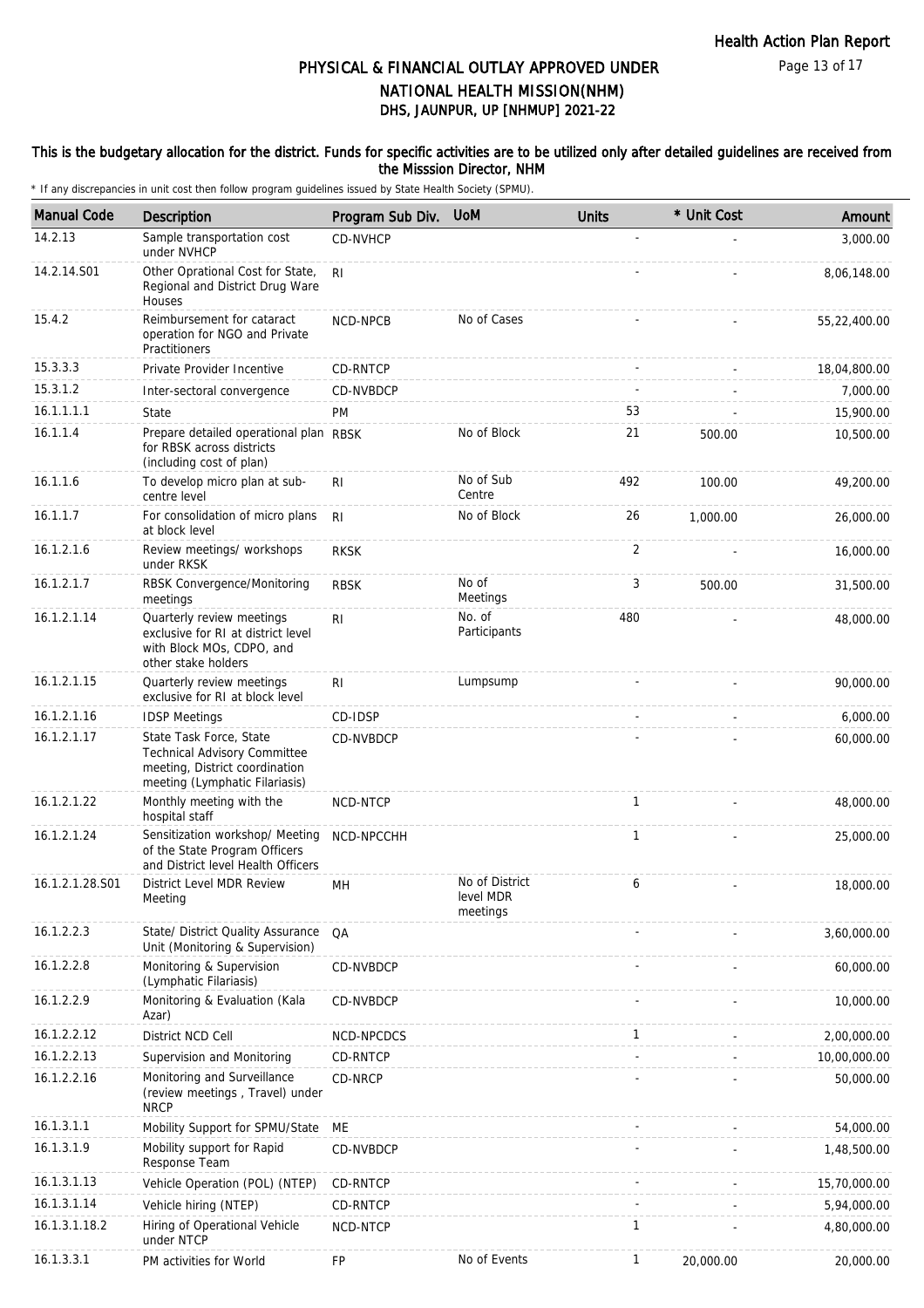This is the budgetary allocation for the district. Funds for specific activities are to be utilized only after detailed guidelines are received from the Misssion Director, NHM

| <b>Manual Code</b> | Description                                                                                                                                           | Program Sub Div. | <b>UoM</b>                                                      | <b>Units</b> | * Unit Cost | Amount         |
|--------------------|-------------------------------------------------------------------------------------------------------------------------------------------------------|------------------|-----------------------------------------------------------------|--------------|-------------|----------------|
|                    | Population Day' celebration<br>(Only mobility cost): funds<br>earmarked for district level<br>activities                                              |                  |                                                                 |              |             |                |
| 16.1.3.3.2         | PM activities for Vasectomy<br>Fortnight celebration (Only<br>mobility cost): funds earmarked<br>for district level activities                        | <b>FP</b>        | No of Events                                                    | 1            | 5,000.00    | 5,000.00       |
| 16.1.3.3.3.S01     | Mobility Support for District -<br>M&E                                                                                                                | ME               | 02 Taxis hired<br>at Dist. for SS<br>@33000/Vehic<br>le         | 24           | 33,000.00   | 7,92,000.00    |
| 16.1.3.3.3.S03     | Mobilty Support for CHO TA/DA                                                                                                                         | СP               | No. of CHO                                                      |              | 500.00      | 12,21,000.00   |
| 16.1.3.3.5         | Mobility Costs for ASHA<br>Resource Centre/ASHA<br>Mentoring Group (Kindly Specify)                                                                   | <b>CP</b>        |                                                                 |              |             | 10,000.00      |
| 16.1.3.3.7         | Mobility Support for supervision<br>for district level officers.                                                                                      | R <sub>l</sub>   | No of Distrcts                                                  |              |             | 3,00,000.00    |
| 16.1.3.3.8         | MOBILITY: Travel Cost, POL,<br>etc. during outbreak<br>investigations and field visits for<br>monitoring programme activities<br>at DSU on need basis | CD-IDSP          |                                                                 |              |             | 2,70,000.00    |
| 16.1.3.3.9         | Monitoring, Evaluation &<br>Supervision & Epidemic<br>Preparedness (Only Mobility<br>Expenses)                                                        |                  |                                                                 |              |             | 1,98,000.00    |
| 16.1.3.3.10        | Travel expenses - Contractual<br>Staff at District level                                                                                              | CD-NLEP          |                                                                 |              |             | 25,000.00      |
| 16.1.3.3.11        | Mobility Support: District Cell                                                                                                                       | CD-NLEP          |                                                                 |              |             | 1,50,000.00    |
| 16.1.3.3.13        | Miscellaneous/ Travel                                                                                                                                 | NCD-NMHP         |                                                                 | 1            |             | 5,00,000.00    |
| 16.1.3.3.14        | <b>Enforcement Squads</b>                                                                                                                             | NCD-NTCP         |                                                                 | $\mathbf{1}$ |             | 10,000.00      |
| 16.1.3.3.16        | District NCD Cell (TA, DA, POL)                                                                                                                       | NCD-NPCDCS       |                                                                 | $\mathbf{1}$ |             | 2,00,000.00    |
| 16.1.3.3.17.S04    | Mobility Support for District<br>Maternal Health Consultant                                                                                           | MН               | No fo<br>Mentoring &<br>Support visit                           | 12           |             | 1,20,000.00    |
| 16.1.3.4.1         | PM activities for World<br>Population Day' celebration<br>(Only mobility cost): funds<br>earmarked for block level<br>activities                      | <b>FP</b>        | No of Events                                                    | 21           | 1,000.00    | 21,000.00      |
| 16.1.3.4.2         | PM activities for Vasectomy<br>Fortnight celebration (Only<br>mobility cost): funds earmarked<br>for block level activities                           | <b>FP</b>        | No of Events                                                    | 21           | 1,000.00    | 21,000.00      |
| 16.1.3.4.3.S01     | Mobility for Supportive<br>Supervision At Block Level-M&E                                                                                             | МE               | 01 Taxi hired<br>at Block level<br>for SS<br>@33000/Vehic<br>le |              | 33,000.00   | 83,16,000.00   |
| 16.1.3.4.3.S02     | Mobility Support &<br>Commnication cost for BCPM                                                                                                      | <b>CP</b>        | No. of BCPM                                                     |              | 5,100.00    | 12,85,200.00   |
| 16.1.3.4.5.S01     | Communication Cost for HWC<br>Staff                                                                                                                   | CP               |                                                                 |              |             | 10,17,500.00   |
| 16.1.4.1.1         | JSY Administrative Expenses                                                                                                                           | MH               | As per<br>Deliveries<br>Load                                    |              |             | 37, 37, 060.00 |
| 16.1.4.1.5         | Office expenses on telephone,<br>fax, Broadband Expenses &<br>Other Miscellaneous<br>Expenditures                                                     | CD-IDSP          |                                                                 |              |             | 2,49,000.00    |
| 16.1.4.1.6         | contingency support                                                                                                                                   | CD-NVBDCP        |                                                                 |              |             | 50,000.00      |
| 16.1.4.1.10        | Office Operation (Miscellaneous)                                                                                                                      | CD-RNTCP         |                                                                 |              |             | 5,95,000.00    |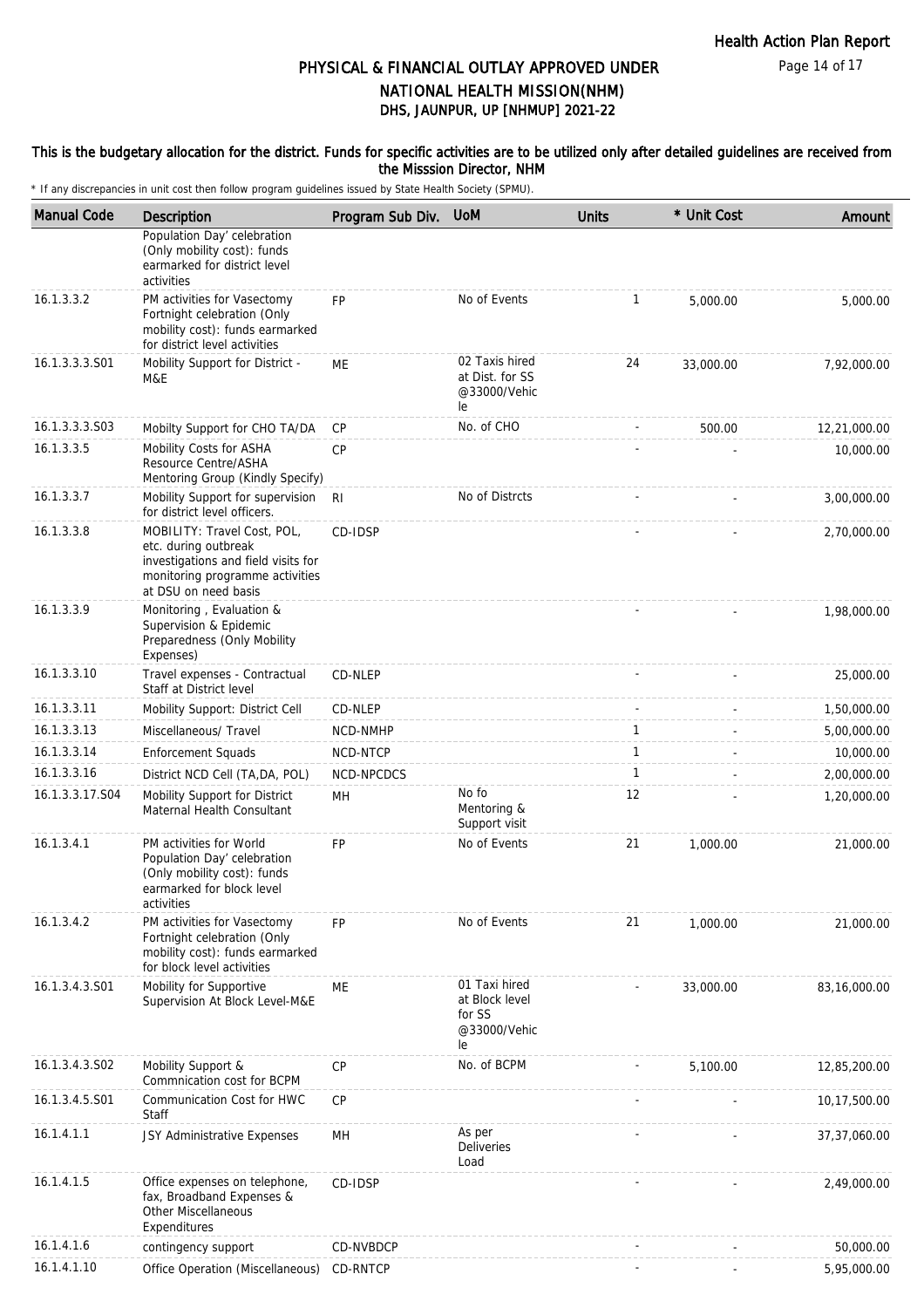#### This is the budgetary allocation for the district. Funds for specific activities are to be utilized only after detailed guidelines are received from the Misssion Director, NHM

| <b>Manual Code</b> | Description                                                                                       | Program Sub Div. | <b>UoM</b>                           | <b>Units</b> | * Unit Cost | Amount       |
|--------------------|---------------------------------------------------------------------------------------------------|------------------|--------------------------------------|--------------|-------------|--------------|
| 16.1.4.1.11        | Tobacco Cessation Centre (TCC): NCD-NTCP<br>Office Expenses                                       |                  |                                      | $\mathbf{1}$ |             | 1,00,000.00  |
| 16.1.4.2.1         | District Quality Assurance Unit<br>(Operational cost)                                             | QA               |                                      |              |             | 4,92,000.00  |
| 16.1.4.2.4         | Office operation & Maintenance - CD-NLEP<br>District Cell                                         |                  |                                      |              |             | 35,000.00    |
| 16.1.4.2.5         | District Cell - Consumables                                                                       | CD-NLEP          |                                      |              |             | 30,000.00    |
| 16.1.4.2.6         | Operational expenses of the<br>district centre : rent, telephone<br>expenses, website etc.        | <b>NCD-NMHP</b>  |                                      | 1            |             | 10,000.00    |
| 16.1.4.2.8         | District Tobacco Control Cell<br>(DTCC): Misc./Office Expenses                                    | NCD-NTCP         |                                      | $\mathbf{1}$ |             | 5,00,000.00  |
| 16.1.4.2.9         | District NCD Cell (Contingency)                                                                   | NCD-NPCDCS       |                                      | 1            |             | 1,00,000.00  |
| 16.1.4.3.1         | SNCU Data management<br>(excluding HR)                                                            | СH               | No of Units                          | $\mathbf{1}$ | 1,00,000.00 | 60,000.00    |
| 16.1.5.2.1         | Minor repairs and AMC of<br>IT/office equipment supplied<br>under IDSP                            | CD-IDSP          |                                      |              |             | 10,000.00    |
| 16.1.5.2.4         | Vehicle Operation (Maintenance)                                                                   | <b>CD-RNTCP</b>  |                                      |              |             | 90,000.00    |
| 16.1.5.3.1         | PM activities under Micronutrient RI<br>Supplementation Programme                                 |                  | Lumpsump                             |              |             | 4,24,000.00  |
| 16.1.5.3.3         | Concurrent Audit system                                                                           | FD               |                                      |              |             | 1,80,000.00  |
| 16.1.5.3.7         | Epidemic preparedness (Dengue<br>& Chikungunya)                                                   | CD-NVBDCP        |                                      |              |             | 35,000.00    |
| 16.1.5.3.16.S05    | DPMU Operational Cost                                                                             | HR               |                                      | $\mathbf{1}$ |             | 13,76,220.00 |
| 16.1.5.3.16.S06    | <b>BPMU Oprational Cost</b>                                                                       | <b>HR</b>        |                                      | 21           |             | 43,75,728.00 |
| 16.1.5.3.16.S09    | Oprational Cost for RBSK                                                                          | <b>RBSK</b>      | No of DEIC<br>Manager                | $\mathbf{1}$ | 10,000.00   | 10,000.00    |
| 16.1.5.3.16.S10    | Operational cost of RBSK-MHT                                                                      | <b>RBSK</b>      | No of Team                           | 42           | 14,000.00   | 5,88,000.00  |
| 16.1.5.3.16.S15    | Office & Administrative Expence<br>for State & District Rabies<br>Program                         | CD-NRCP          |                                      |              |             | 12,000.00    |
| 16.1.5.3.16.S18    | Office operational cost & other<br>office expences unedr NPCB                                     | NCD-NPCB         |                                      |              |             | 1,00,000.00  |
| 16.1.5.3.16.S22.   | Pol & Opex of DG set of Vaccine<br>Storage at District level & other<br>Cold Chain Point under RI | RI.              | <b>Districts</b>                     |              | 1,20,000.00 | 1,20,000.00  |
| 16.1.5.3.16.S25    | Operational Cost for District<br>Maternal Health Consultant                                       | MH               | No of monthly<br>operational<br>cost |              |             | 1,20,000.00  |
| 16.2.1.S02         | Data Entry Operator                                                                               | FP               | No of<br>HR/MONTH                    | $\mathbf{1}$ | 14,071.00   | 2,55,259.00  |
| 16.2.1.S11         | Contigency District PCPNDT Cell                                                                   | <b>FP</b>        | No of<br>District/Month              | $\mathbf{1}$ | 5,000.00    | 5,000.00     |
| 16.2.2.S03         | District Level Mobility Support<br>for PNDT Team                                                  | <b>FP</b>        | No of Distrcts                       | $\mathbf{1}$ | 50,000.00   | 50,000.00    |
| 16.3.2.S01         | Mobility Support for HMIS &<br><b>MCTS Block Level</b>                                            | <b>MIS</b>       |                                      | 21           |             | 75,600.00    |
| 16.3.3.S01         | Operational cost for HMIS &<br>MCTS-AMC                                                           | <b>MIS</b>       |                                      |              |             | 1,98,000.00  |
| 16.3.3.S02         | Operational cost for HMIS &<br>MCTS-Internet                                                      | <b>MIS</b>       |                                      |              |             | 2,88,000.00  |
| 16.3.3.S03         | Operational cost for HMIS &<br>MCTS-Office Expenditure                                            | <b>MIS</b>       |                                      |              |             | 4,14,000.00  |
| 16.3.3.S04         | Operational cost for HMIS &<br>MCTS-Recurring Charges for<br><b>ANMOL Tablet</b>                  | <b>MIS</b>       |                                      | 636          |             | 22,89,600.00 |
| 16.4.2.1.1.S01     | District Programme Manager                                                                        | <b>HR</b>        |                                      | $\mathbf{1}$ |             | 6,61,632.00  |
| 16.4.2.1.1.S02     | <b>District Community Process</b><br>Manager                                                      | <b>HR</b>        |                                      | $\mathbf{1}$ |             | 5,38,488.00  |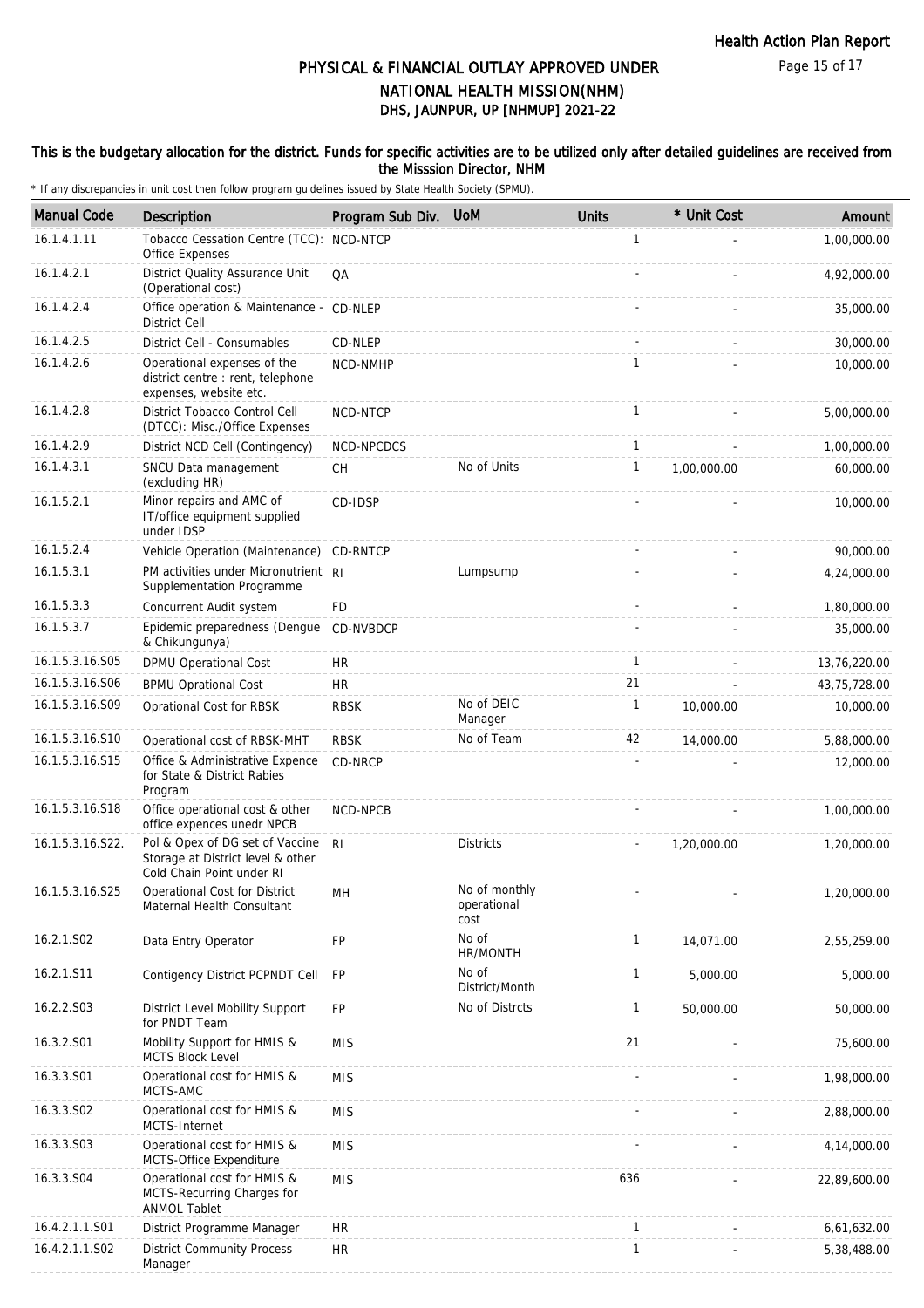#### This is the budgetary allocation for the district. Funds for specific activities are to be utilized only after detailed guidelines are received from the Misssion Director, NHM

| <b>Manual Code</b> | Description                                                                           | Program Sub Div. | <b>UoM</b>                      | <b>Units</b> | * Unit Cost | Amount       |
|--------------------|---------------------------------------------------------------------------------------|------------------|---------------------------------|--------------|-------------|--------------|
| 16.4.2.1.1.S04     | District Accounts Manager                                                             | <b>HR</b>        |                                 | $\mathbf{1}$ |             | 5,38,488.00  |
| 16.4.2.1.1.S05     | District Data Cum Account<br>Assistant                                                | <b>HR</b>        |                                 | 1            |             | 1,63,350.00  |
| 16.4.2.1.1.S06     | DEIC manager                                                                          | <b>RBSK</b>      |                                 | $\mathbf{1}$ |             | 5,02,080.00  |
| 16.4.2.1.1.S09     | Support Staff                                                                         | HR               |                                 | $\mathbf{1}$ |             | 2,00,775.00  |
| 16.4.2.1.2.S02     | District Consultant(MH)                                                               | MH               | No of District<br>Consultant MH | $\mathbf{1}$ |             | 5,29,200.00  |
| 16.4.2.1.2.S04     | District Hospital Quality Manager QA                                                  |                  |                                 | 2            |             | 11,21,010.00 |
| 16.4.2.1.2.S05     | <b>District Consultant Quality</b><br>Assurance                                       | QA               |                                 | $\mathbf{1}$ |             | 7,33,000.00  |
| 16.4.2.1.8.S01     | Programme cum Admin. Asst.                                                            | QA               |                                 | $\mathbf{1}$ |             | 2,34,915.00  |
| 16.4.2.2.2.S01     | District Epidemiologist-CD-IDSP                                                       | CD-IDSP          |                                 |              |             | 8,78,644.00  |
| 16.4.2.2.4.S01     | Sr PMDT-TB HIV Coodinators                                                            | CD-RNTCP         |                                 |              |             | 4,26,659.00  |
| 16.4.2.2.4.S02     | PPM Coordinator-RNTCP                                                                 | CD-RNTCP         |                                 |              |             | 1,79,910.00  |
| 16.4.2.2.4.S03     | District Programme Coordinator-<br><b>RNTCP</b>                                       | CD-RNTCP         |                                 |              |             | 63,650.00    |
| 16.4.2.2.5.S01     | District Data Manager-CD-IDSP                                                         | CD-IDSP          |                                 |              |             | 60,900.00    |
| 16.4.2.2.6.S01     | Senior Treatment<br>Supervisor(STS)                                                   | CD-RNTCP         |                                 |              |             | 53,91,970.00 |
| 16.4.2.2.6.S03     | Senior TB Lab Supervisor(STLS)                                                        | CD-RNTCP         |                                 |              |             | 56,32,220.00 |
| 16.4.2.2.7.S01     | Accountant- Full time                                                                 | CD-RNTCP         |                                 |              |             | 45,825.00    |
| 16.4.3.1.1.S01     | Block Programme Manager                                                               | <b>HR</b>        |                                 | 21           |             | 84,90,888.00 |
| 16.4.3.1.1.S02     | <b>Block Account Manager</b>                                                          | <b>HR</b>        |                                 | 21           |             | 67,99,290.00 |
| 16.4.3.1.1.S03     | <b>Block Community Process</b><br>Manager                                             | CP               |                                 |              |             | 60,82,261.00 |
| 16.4.3.1.9.S03     | Data Entry Operator-HR                                                                | HR               |                                 | 2            |             | 5,57,040.00  |
| 16.4.3.1.9.S04     | Data Entry Operator-MCTS OPR<br>820 MIS                                               | <b>MIS</b>       |                                 | 21           |             | 55,36,944.00 |
| 16.4.3.1.9.S05     | Data Entry Operator-MIS<br>Outsource                                                  | <b>MIS</b>       |                                 | 11204        |             | 56,018.00    |
| 16.4.3.1.9.S07     | Data Entry Operator-RI                                                                | R <sub>l</sub>   |                                 |              |             | 2,37,510.00  |
| 16.4.3.1.9.S08     | Data Entry Operator-RNTCP                                                             | <b>CD-RNTCP</b>  |                                 |              |             | 4,38,373.00  |
| 16.4.3.1.9.S11     | Data Entry Operator- CD-IDSP                                                          | CD-IDSP          |                                 |              |             | 2,49,046.00  |
| 16.4.3.1.9.S13     | Data Entry Operator- NBCP-<br>District                                                | NCD-NPCB         |                                 |              |             | 2,03,133.00  |
| 17.2.1             | Telemedicine/teleconsultation<br>facility under Ayushman Bharat<br>H&WC               | <b>CP</b>        |                                 |              |             | 25,26,000.00 |
| 17.8.S05           | Internet Cost to ASHA & AF at<br><b>HWC</b>                                           | <b>CP</b>        | No of ASHA &<br>AF              |              | 200.00      | 34,53,000.00 |
| 18.1.4             | Counseling training for Service<br>Provider                                           | <b>FP</b>        | No of Batch                     | $\mathbf{1}$ | 15,400.00   | 15,400.00    |
| U.1.1.1.2          | Support for implementation of<br><b>NVBDCP</b>                                        | CD-NVBDCP        |                                 |              |             | 4,84,600.00  |
| U.1.3.1            | Operational Expenses of UPHCs<br>(excluding rent)                                     | <b>NUHM</b>      | No of UPHC                      | 3            | 8,000.00    | 2,88,000.00  |
| U.2.2.1            | Mobility support for ANM/LHV                                                          | <b>NUHM</b>      | No of ANM                       | 16           | 500.00      | 96,000.00    |
| U.2.3.1            | <b>UHNDs</b>                                                                          | <b>NUHM</b>      | No of ANM                       | 16           | 1,000.00    | 1,92,000.00  |
| U.2.3.2            | Special outreach camps in<br>slums/ vulnerable areas                                  | <b>NUHM</b>      | No of UPHC                      | 3            | 6,500.00    | 1,17,000.00  |
| U.3.1.1.1          | Incentives for routine activities                                                     | <b>NUHM</b>      | No of ASHA                      | 24           | 2,000.00    | 5,76,000.00  |
| U.3.1.1.2          | ASHA incentives for Ayushman<br><b>Bharat Health &amp; Wellness</b><br>Centres (H&WC) | <b>NUHM</b>      | No of ASHA                      | 2            | 1,000.00    | 24,000.00    |
| U.3.1.1.3.S01      | Incentive for Health Promotion<br>Day for ASHAs                                       | <b>NUHM</b>      | No of ASHA                      | 24           | 200.00      | 57,600.00    |